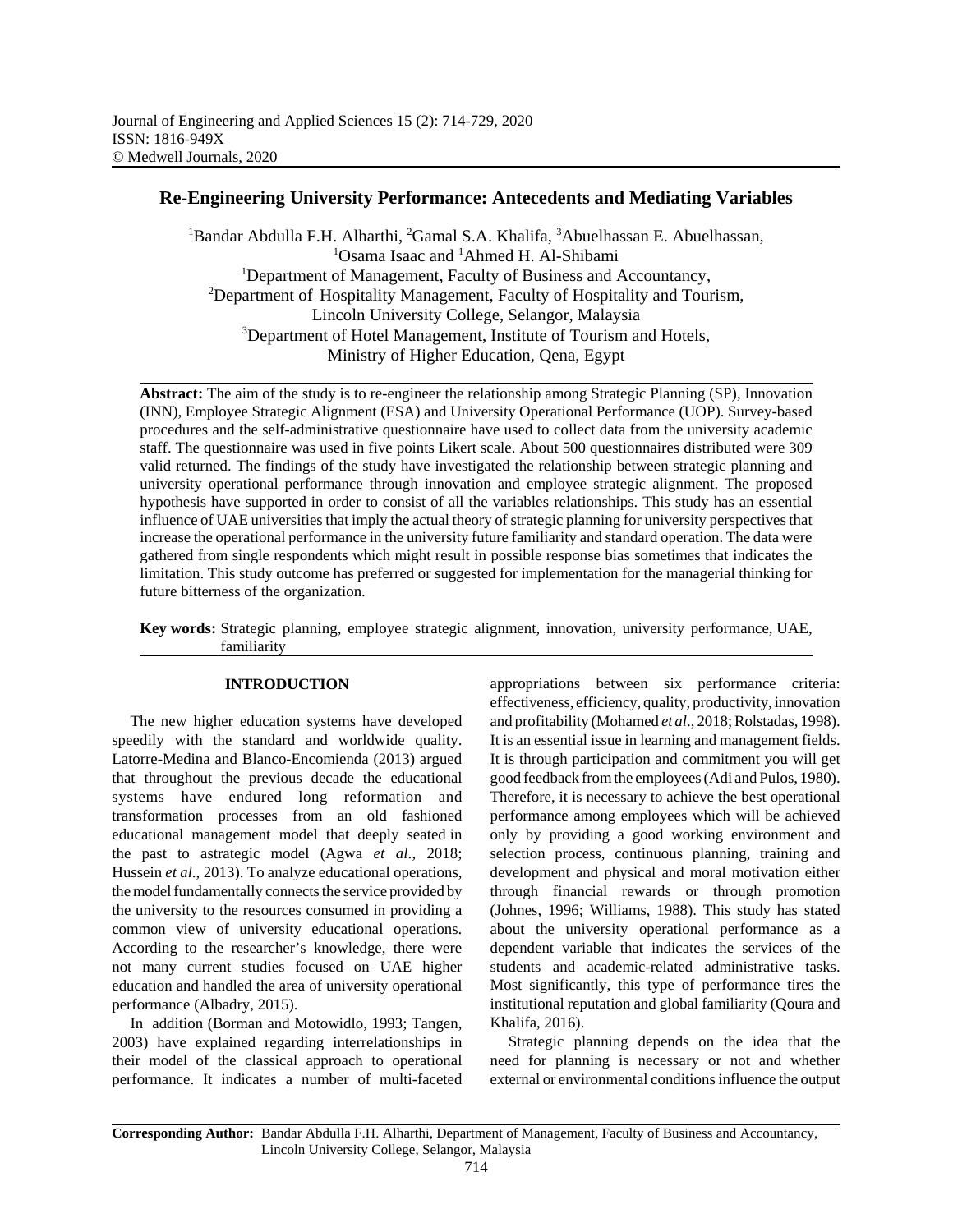of the strategy (Radomska, 2014). Accordingly, strategic planning is remarkable importance in terms of new service strategies because of any new service depends on how the organization establishes and implements its own rational plan (Borrego and Henderson, 2014; Kruss *et al*., 2015; Leigh and Blakely, 2016). This study focuses on strategic planning in order to adopt the institutional strategies that direct the road map of getting future achievements.

Furthermore, the innovation includes the organization conditions and process related to the basic work activities by integrating social and technical new concepts and ideas (Drucker, 2014). It indicates all about the organizational systematic, technological and advanced ideas that create more innovative in the competitive market (Abd-Elaziz *et al.*, 2015; Abou-Shouk and Khalifa, 2017; Shamsi *et al*., 2018; Khalifa and Fawzy, 2017; Khalifa and Hewedi, 2016; Khalifa and Mewad, 2017). Specifically, in the university context, the innovation implies on creating a new program, a system for enrolment, current student verification, program development using access and technology (Prager and Omenn, 1980; Conway and Steward, 2009). Moreover, employees should be more conscious to achieve greater steadiness and alignment in organizational strategies (Abou-Shouk *et al*., 2014; Abou-Shouk and Khalifa, 2017; Henderson and Venkatraman, 1999; Khadem, 2008). Organizations are trying to increase their competitiveness, adopt employee alignment as a large-scale strategic tool (Gagnon and Judd, 2003). The process of transferring objectives to employees, the participation of mid-level managers in the strategic planning process, the acquisition of strategic knowledge are examples of employee's alignment (Beehr *et al*., 2009). The current study aims to investigate the casual relationship between SP and UOP via. employee strategic alignment and innovation.

#### **Literature review**

**Strategic planning:** Strategic planning requires explicit action to set specific long-term objectives and generate alternative strategies, requiring rigorous implementation and a system of results control (Kezar *et al*., 2015). It identifies the objectives of an organization, highlights the threats and competitive opportunities that it may face, controls and implements the procedures, assists in strategically important organizational decision-making which ultimately strengthens the performance of that organization (Ackoff, 1970; Menon *et al*., 1999). According to the various studies that have addressed the development of new strategies that adopting certain planning steps by companies reflected positively on their product development cycles as they have become faster (Hult *et al*., 2006; Montoya-Weiss and Calantone, 1994).

Brown and Eisenhardt (1995), Jimenez-Jimenez and Sanz-Valle (2011) stated that the planning provides the official plan carefully designed in all its details and tactics to ensure the successful implementation of the strategy. It helps in solving organizational disputes and leads to provide a clear vision which works to accelerate the mission development on the one hand and enhance the performance of the organization (Kettunen, 2006; Mohamed *et al*., 2019; Montoya-Weiss and Calantone (1994). Peterson *et al*. (2011) have mentioned that providing the distinctive features of effective strategic management and enhancing strategic planning in terms of quality, speed and productivity results from the adoption of planning based on sound market research followed by implementation and formalization consistent with that plan (Bason, 2018; Khalifa and Abou-Shouk, 2014). In this study, the strategic planning influences in direct and indirect effect (innovation and strategic alignment) on university operational performance. Basically, university operational learning consists of the services and operation related to the student's service and employee administrative tasks. Consequently, the strategic planning depends on the future plan of the chart that going to be achieved for the organization. In order to direct effect of strategic planning on university operational performance indicates that strategic planning can increase the operational performance of the university (Shrader *et al*., 1984). The mediating roles of innovation and strategic alignments between strategic planning and university operational performance imply the strong relationship between both variables in terms of enhancing the administrative performance of the university. To the best of researchers knowledge, the mediation of two variables between strategic planning and university operational performance is the first attempt to investigate the indirect relationship. According to the above discussion and research-based view, the researcher comes to these hypothesis:

- $\bullet$  H<sub>1</sub> : SP has a positive effect on UOP in UAE
- $\bullet$  H<sub>2</sub> : SP has a positive effect on innovation in UAE universities

**Employee strategic alignment:** Many researchers pointed out that the improvement of internal communication in organizations can be due to strategic alignment process (Bason, 2018; Shrader *et al*., 1984). Spee and Jarzabkowski (2011) have emphasized the strategic alignment process seeking to strengthen communication within organizations. Langly (1988) added that creating an information network that promotes communication and discussion of strategic questions is one of the key roles of the strategic alignment process. Accordingly, employees should be given more attention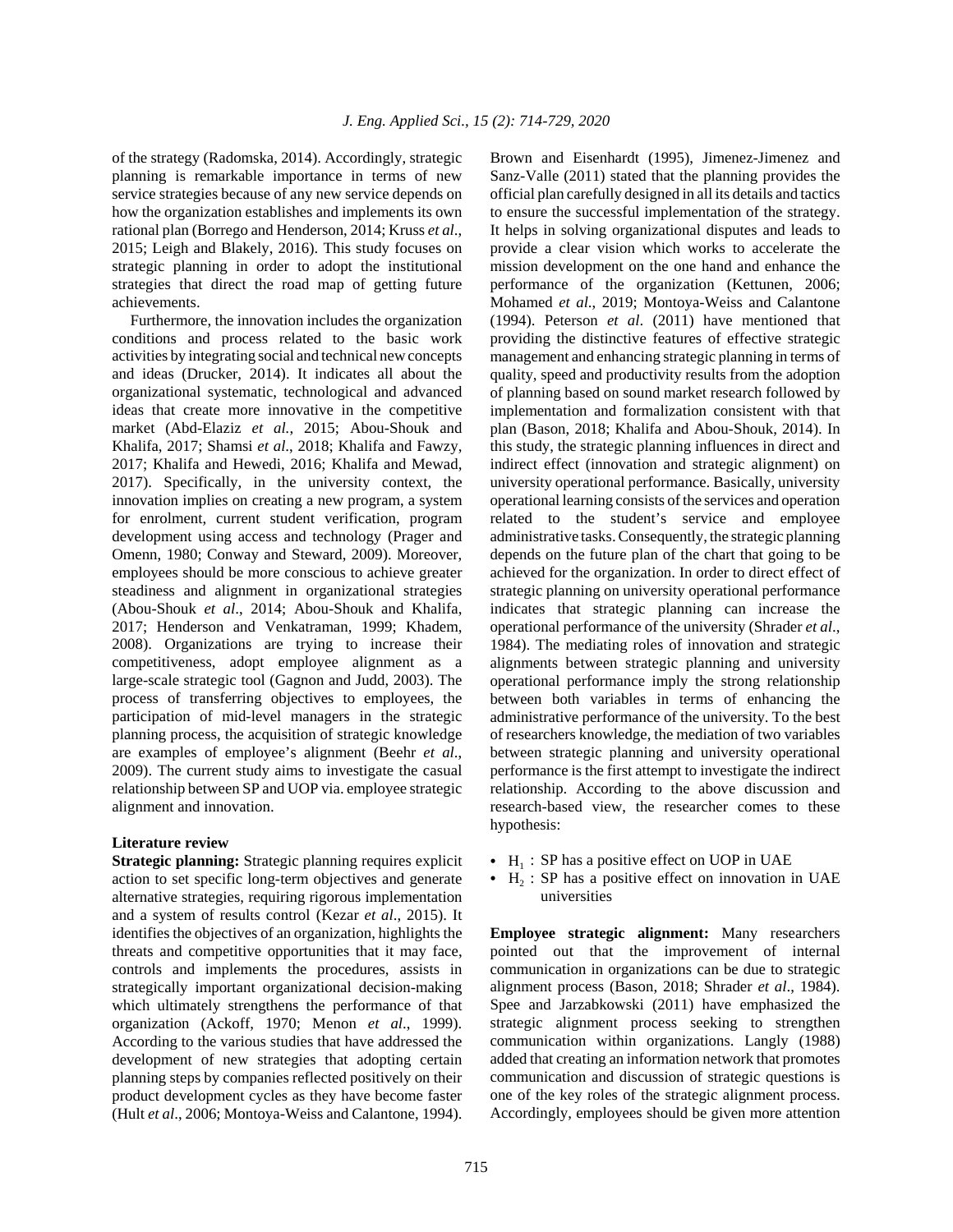to achieve greater consistency and alignment with their organization and its strategies as it is considered the main source of its organizational success (Barney, 1991). In the area of strategic management, the alignment of staff is an important concept as it is the key that achieves the organizational goals and leads to the strategic success (O'Reilly *et al*., 2010). In addition, employees understanding of the organization's strategy and the role they have to play in doing so, partly affects employee compliance with the organizational strategy (Boswell and Boudreau, 2001).

Further, employee agreement and understanding of their organization's strategy is one of the challenges facing employee alignment (Khadem, 2008). Beehr *et al*. (2009) emphasized that the good employee's understanding of the strategy of their organization will help them to take appropriate actions and behaviors that are in line with the interests and needs of the organization in order to achieve strategy which will eventually transform organizational objectives into tangible results (Boswell and Boudreau, 2001). Accordingly, achieving full acceptance of the staff and true alignment with the organizational strategy emerges as a result of the convergence of organizational and individual objectives. Allowing intermediate managers to participate in the strategy process helps to bring the goals closer and facilitates the implementation of the strategy at the same time (Ketokivi and Castaner, 2004; Wooldridge and Floyd, 1990). Moreover, the employee strategic alignment has a direct influence on university operational performance that makes a sense of employee internal individual and grouped communication. There are little studies has been mentioned this relationship in the literature but the mediating role of it plays a unique connection between strategic planning and university operational performance. Depending on the above considerations with regard to the role of strategic alignment to improve the three precedents of university operational performance, the study assumes the following hypothesis:

- $\bullet$  H<sub>3</sub> : SP has a positive impact on ESA
- $\bullet$  H<sub>4</sub> : ESA has a positive impact on UOP
- $\bullet$  H<sub>6</sub>: ESA have mediating influence between SP and **UOP**

**Innovation:** The Resource-Based Theory (RBT) has been used by many theoretical studies as a theoretical mean to demonstrate the competitive value of innovation in terms of performance (Prajogo, 2016; Saunila *et al*., 2014). According to his point of view, Saunila *et al*. (2014) considered innovation as an important factor in the company's performance (Mohamed *et al*., 2019; Qoura and Khalifa, 2016). Prajogo (2016) emphasized

that organizational performance can be improved through the different types of innovation as technical, managerial, etc. because innovation is one of the most effective competitive strategies used in business markets that helps create competitive advantage and ensures its sustainability (Chen and Huang, 2010; Shamsi *et al*., 2018).

Meanwhile, it has been identified at a various levels such as micro, macro and project level. In some disciplines explain innovation such as productivity based, service-based, activities based and technologybased (Berry and Berry, 2007). In this study we combining the service, activities and technology-based innovation in the organization (Acemoglu *et al*., 2018). Consequently, the broad definition as activities that involve substantial novelty for the adopting administration but it's not required to the new world. Accordingly, it indicates the new approach to designing, ideas implementing, marketing goods that provides to the innovator or his organization and generation of new thinking into a new process and services (Badran and Khalifa, 2016; Dodgson, 2018; Khalefa, 2015; Urabe *et al*., 2018). Lusch and Nambisan (2015) defined that innovation is the newly assimilated knowledge of employment which can be simplified and explained by various considerations (Woodside and Biemans, 2005) that concern in sense of commercialization and developing systemize technological facilities (Adams *et al*., 2006). In addition, innovation has a direct influence on university operational performance which indicates that increasing innovation operational performance will be increased. There are several studies have investigated related to innovation and performance but specifically for the university operational performance conduct very little studies in the literature. Furthermore, the mediation effect plays an important role for both of variables relationships. As a result, managers should identify and manage innovations in order to enhance their operational performance because the overall performance of the organization is positively related to established innovations. Thus, the following proposed hypothesis is based on the previous literature:

- $\bullet$  H<sub>5</sub> : innovation has a positive impact on UAE universities' UOP
- $\bullet$  H<sub>7</sub> : innovation has a mediating effect on the relationship between SP and UOP

**University operational performance:** A necessity to any organization for running or sustain in the market would be operational performance (Shamsi *et al*., 2018; Feng *et al*., 2018; Isaac *et al*., 2016; Nusari *et al*., 2018) and it should maintain appropriately. This occurs because it plays a significant role in ensuring all policies and procedures within the organization with its objectives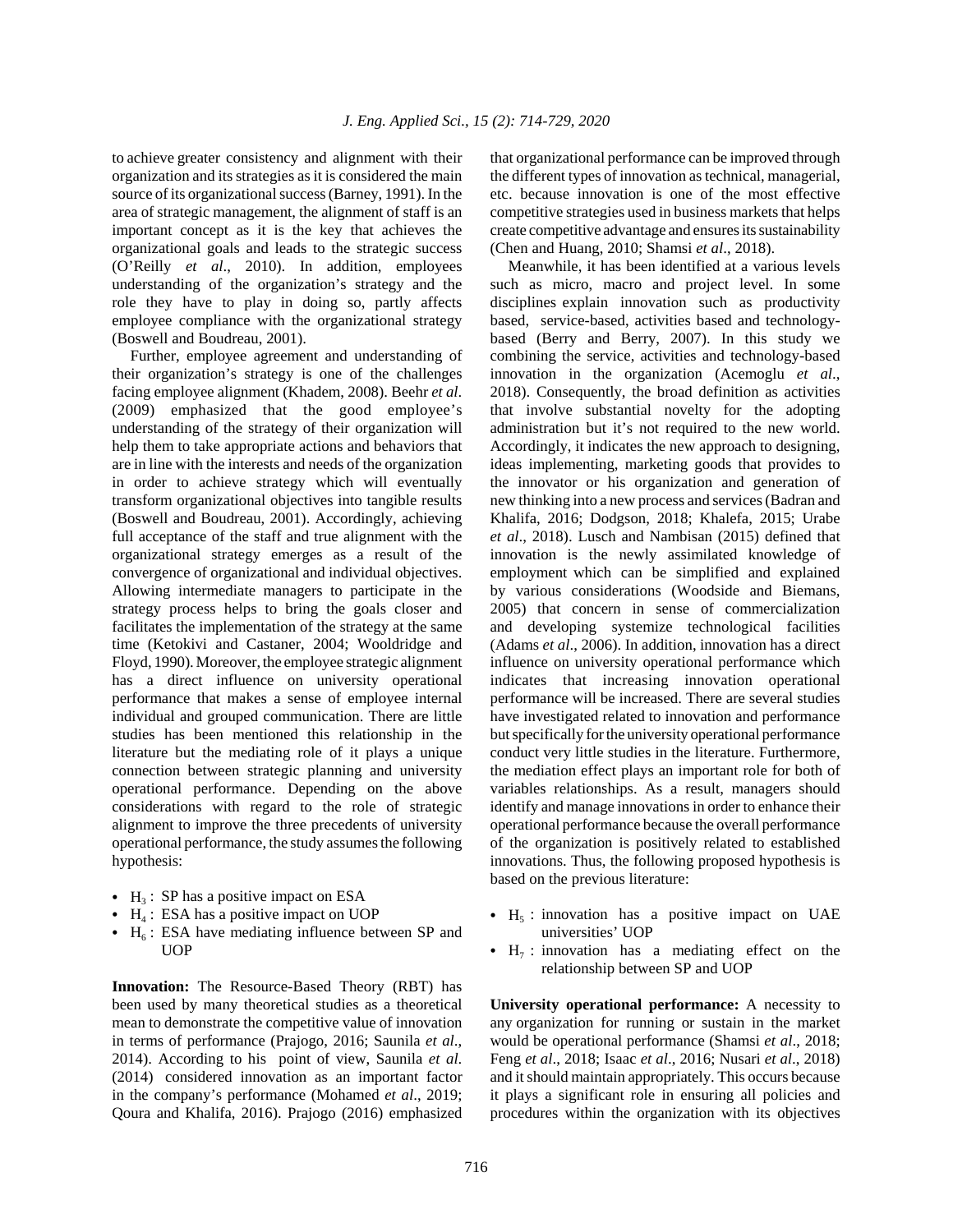and goals (Shamsi *et al*., 2018; Mohamed *et al*., 2018). Through a well-defined and functional operations management system, an organization has more of an advantage to better meet their needs while also meeting their own goals and objectives (Croom *et al*., 2018; Valdez, 2017). In addition, operational performance comes with many benefits that a university can use to its advantage. It has been used to refer to internal quality results and external quality results, respectively (Khalifa and Abou-Shouk, 2014; Uluskan *et al*., 2017). Utilizing the various tools with this and also contributes to the ability to properly encourage, implement and monitor performance (Alkhateri *et al*., 2018; Khalefa, 2015). Understanding how technology and other services are necessary to see results with operational performance (Inman *et al*., 2011; Khalifa and Mewad, 2017).

Furthermore, performance is measured at the organizational level to see whether objective methods or subjective methods should be adopted (Celine *et al*., 2009). On the one hand, the most common objective methods used to gain vital such as profit levels of organizations (Lannelongue *et al*., 2015) but subjective approaches define operational performance depending on organizational attitudes. Antony and Bhattacharyya, (2010) stated the productivity is an aspect of operational performance (Mohamed *et al*., 2018, 2019). However, university operational performance plays an essential role in this study as of dependent variable in order to interrelate with strategic planning. Accordingly, employee strategic alignment and innovation also mediates between strategic planning and university operational performance (Isaac *et al*., 2016; Jansen *et al*., 2006; Luo and Park, 2001). The overall model of the study its self is a theoretical contribution and relationship based-variables also indicates contributions to university operational performance. To the best of researchers knowledge, this study has not investigated in the literature unless some of the relations clarified according to contextual consideration.

#### **MATERIALS AND METHODS**

**Research design and measurements:** This study is followed the quantitative approach that collections out the quantify data in order to use statistics for analyzing data set (Malhotra *et al*., 2004). Moreover, this research approach has successfully been used in the context of operational performance studies, especially in the universities background (Bowen and Shoemaker, 2003). Information about respondent's beliefs, motives and attitudes provides by an effective survey design in the study field in the case of research, measure the perceptions of universities staffs. Therefore, this study needs a self-administrative questionnaire for assuming

the responsibility of employee reading and responding to the questions. The researcher can distribute numerous questionnaires to different respondents in different places simultaneously by using a self-administrated questionnaire. This study's constructs have adapted for the previous literature and used five-point Likert scale following strongly disagree (1) strongly agree (5). Therefore, the construct strategic planning has adapted form (Albadry, 2016; Galbreath, 2010), innovation from (Aragon-Correa *et al*., 2007; Garcia-Morales *et al*., 2012), employee strategic alignment from (Ouakouak and Ouedraogo, 2013) and university operational performance from (Garcia-Morales *et al*., 2012). For this study, the hypothesized variables and their relationships in the model have been derived from the available literature of the models and theories that have been prescribed in the literature mentioned above. The proposed model can be in Fig. 1. While examining the proposed model.

**Data collection and sampling:** Data for this study were collected from a self-administered survey that was circulated in UAE universities. A survey instrument was developed to explore the impact of UOP and SP, I and ESA. The questionnaire was pre-tested several times to ensure that wording, format and sequencing of questions were appropriate. This research applies a survey-based methodology for gathering data which has many advantages that mainly suitable for this study. Kleinberg *et al*. (1999) explained that survey-based methods give advantages for assembling a large amount of data about an individual respondent at one time and its flexible for collecting data. Accordingly, in the quantitative research approach of study survey-based methods can collect a large number of data sample quickly and efficiently (Hair *et al*., 2006). This study sample size is decided in consideration of the following researcher connection. Flynn and Pearcy (2001) mentioned that an acceptable sample size with no simple and definitive rule an accurate sample size which considerable debate in the research field. The questionnaire was distributed among the university academic staffs within the organization and 500 questionnaires distributed were 309 valid questionnaires collected. The procedures of collecting data were contacted to the top management to collect data and conduct survey with the academic staff. For the analysis of the research model using PLS (Partial Least Square) in order to input data in SPSS. It needs a large sample which is less stable for estimation purpose, some researchers believe that PLS may use for sample size as small as 50 and large 5000 (Hulland, 1999). This study was used PLS for analysis technique in order to get the result for path, estimation and supported the hypothesis.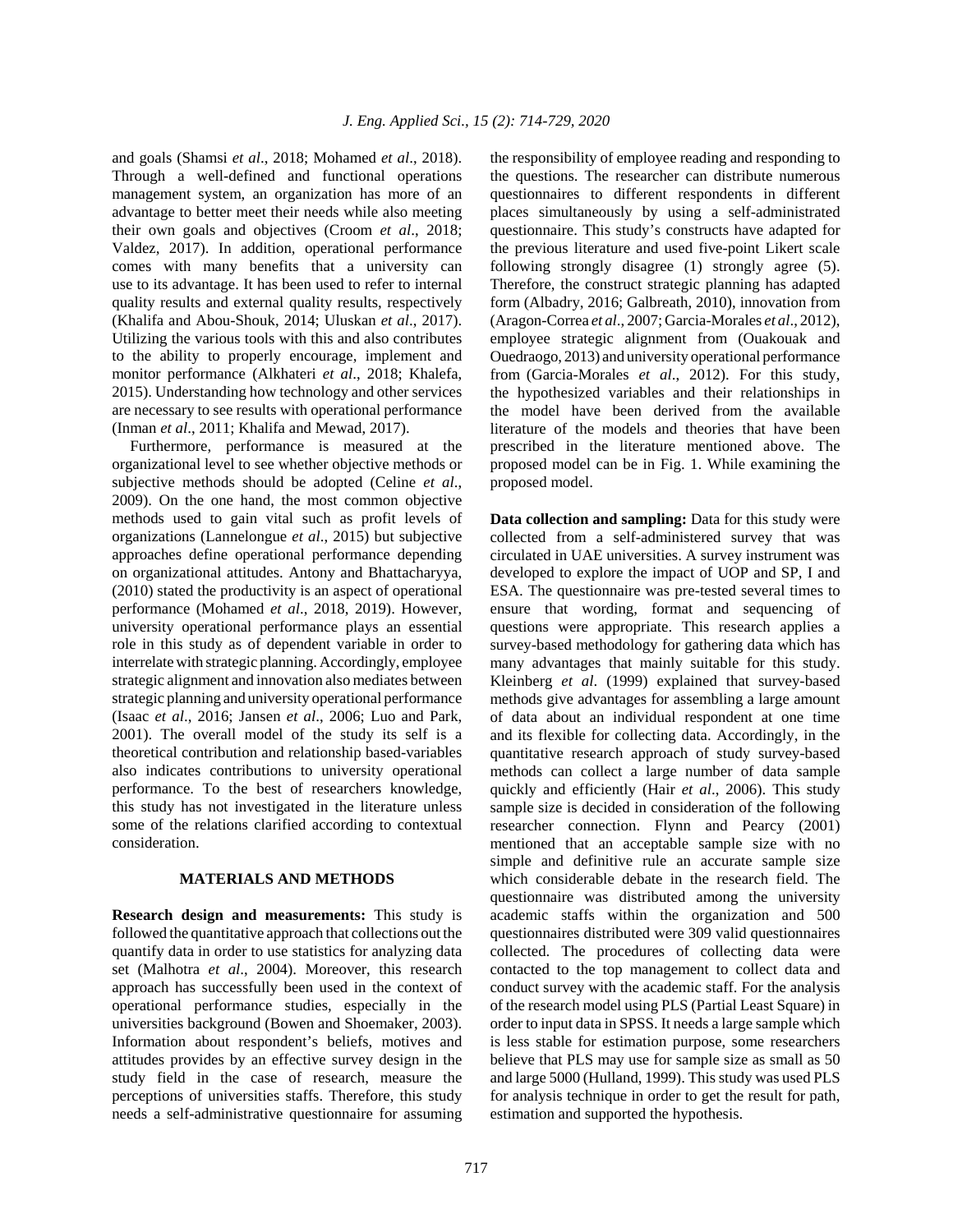

Fig. 1: The conceptual model

## **RESULTS AND DISCUSSION**

**Descriptive analysis:** The researcher distributed 500 questioners to the Academic staff in UAE's educational institutions, the valid questionnaires were received by the researcher are 309 questionnaires by responding rate is 61.8%. The responding sample  $(n = 309)$  consisted of 62.5% male and 37.5% female employees. Most of the participants were aged between 30-39 years this accounted for 41.7% of the responses followed by the age range of <30 years at 30.7% of total responses. With regards to the academic positions of selected participants, 54.4 of participants were assistant professors, 26.5% were associate professors and all other categories had nearly the same number of participants. Close to 25.3% of the respondent's working experience were <5 years followed by the experience range of 11-15 years at 23.6% of total responses. A total of 71, accounting for 22.98% of the respondents were workers in public universities whilst the remaining worked in private institutions.

**Measurement model assessment:** Schumacker and Lomax (2004), Hair *et al*. (2010) indicate that the two steps assessment procedure which includes measurement model and structural model has an advantage over the one step assessment procedure. According to Hair *et al*. (2017) measurement model specifies how each construct is measured while structural model specifies how the variables are related to each other in the structural model. The main reasons for choosing PLS as a statistical method for this study that for both measurement and structural model PLS offer simultaneous analysis which leads to more accurate estimates (Barclay *et al*., 1995).

The assessment of measurement model was done through construct reliability as well as validity (including convergent and discriminant validity). For construct reliability, this study tested the individual Cronbach's alpha coefficients to measure the reliability of each of the core variables in the measurement model. The results indicate that all the individual Cronbach's alpha coefficients ranging from 0.787-0.977 were higher than the suggested value of 0.7 (Kannan and Tan, 2005). Additionally, for testing construct reliability all the Composite Reliability (CR) values ranging from 0.899-0.978 were higher than 0.7 (Werts *et al*., 1974; Kline, 2010; Gefen *et al*., 2000) which adequately indicates that construct reliability is fulfilled as shown in Table 1. Therefore, the achieved Cronbach's alpha and CR for all constructs were considered to be sufficiently error-free.

Factor loading was used to test indicator reliability. High loadings on a construct indicate that the associated indicators seem to have much in common which is captured by the construct (Hair *et al*., 2017). Factor loadings  $>0.50$  were considered to be very significant (Hair *et al*., 2010). The loadings for all items exceeded the recommended value of 0.5 as shown in Table 2. The loading for all items in the model has therefore fulfilled all the requirements.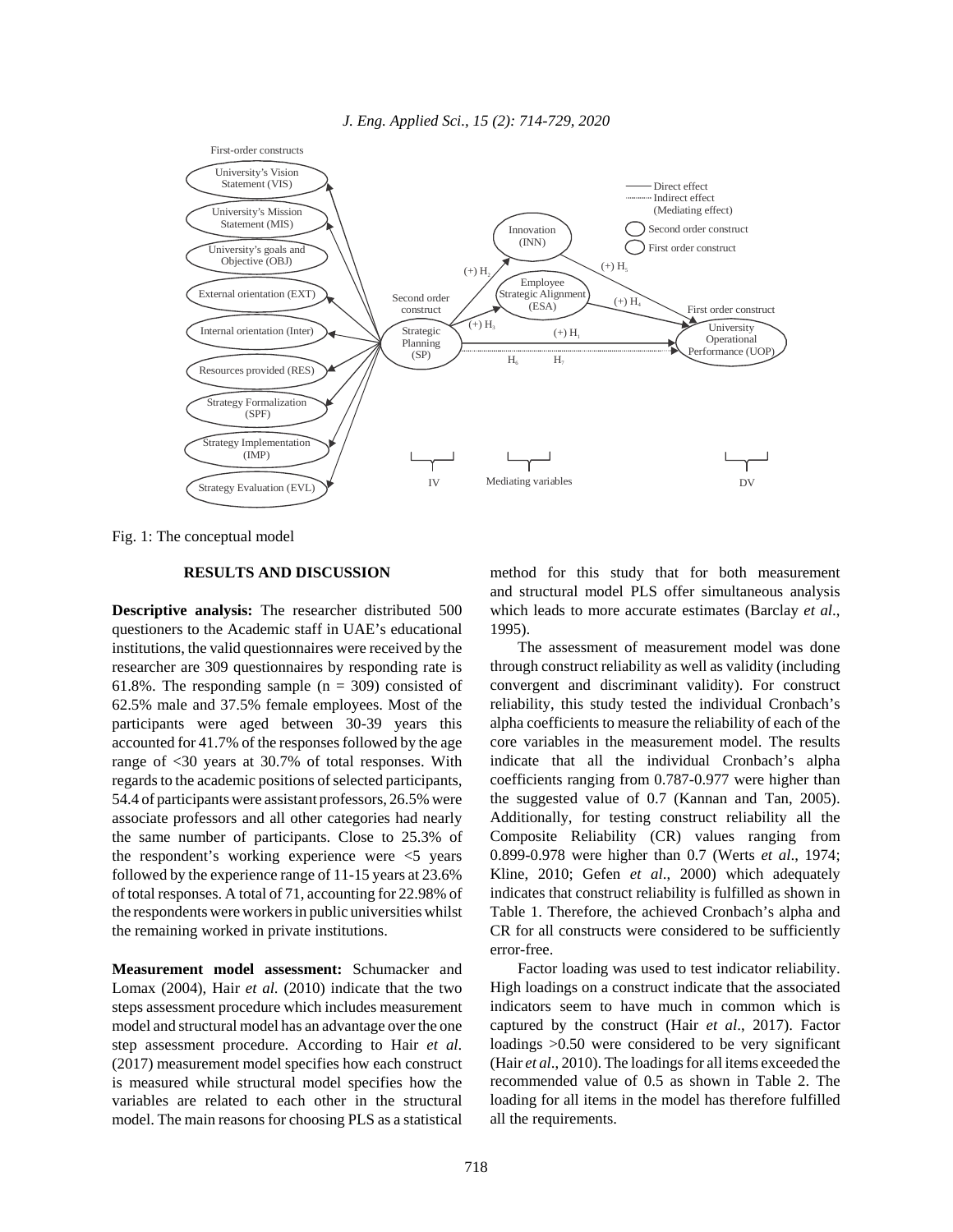|  |  |  | Table 1: Summary of demographic profile of respondents |  |
|--|--|--|--------------------------------------------------------|--|
|  |  |  |                                                        |  |

| Variables                | Frequency      | Valid (%) |
|--------------------------|----------------|-----------|
| <b>Genders</b>           |                |           |
| Male                     | 193            | 62.50     |
| Female                   | 116            | 37.50     |
| Age                      |                |           |
| $<$ 30                   | 95             | 30.70     |
| 30-39                    | 129            | 41.70     |
| 40-49                    | 66             | 21.40     |
| 50-59                    | 15             | 4.90      |
| 60 and above             | $\overline{4}$ | 1.30      |
| <b>Experience</b>        |                |           |
| $<$ 5 years              | 78             | 25.30     |
| $5-10$                   | 56             | 18.10     |
| $11 - 15$                | 73             | 23.60     |
| $16-20$                  | 54             | 17.50     |
| More than 20             | 48             | 15.50     |
| <b>Academic position</b> |                |           |
| Teaching assistant       | 26             | 8.40      |
| Lecturer                 | 82             | 26.50     |
| Assistant professor      | 168            | 54.40     |
| Associate professor      | 20             | 6.50      |
| Professor                | 13             | 4.20      |
| <b>University</b>        |                |           |
| Public                   | 71             | 22.98     |
| Private                  | 238            | 77.02     |
| Total                    | 309.00         |           |

For testing convergent validity (the extent to which a measure correlates positively with alternative measures of the same construct, this study used the Average Variance Extracted (AVE) and it indicated that all AVE values were higher than the suggested value of 0.50 (Hair *et al*., 2010) ranging from 0.640-0.824. The convergent validity for all constructs has been successfully fulfilled and adequate convergent validity exhibited as Table 2 shows.

The discriminant validity (the degree to which items differentiate among constructs or measure distinct concepts) of the measurement model was checked using three criteria, namely cross-loadings, Fornell-Larcker and the Heterotrait-Monotrait ratio (HTMT). According to (Hair *et al*., 2017), the cross-loadings are typically the first approach to assess discriminant validity of the indicators. As shown in Table 3 the cross loading criterion fulfills the requirements because the indicators outer loadings on a construct were higher than all its cross-loadings with other constructs (bold values).

The results of discriminant validity by using the Fornell-Larcker criterion is shown in Table 4 where the square root of the AVEs on the diagonals as represented by the bolded values are higher than the correlations between constructs (corresponding row and column values). This indicates that the constructs are strongly related to their respective indicators compared to other constructs of the model (Fornell and Larcker, 1981; Chin, 1998a, b), thus, suggesting a good discriminant validity (Hair *et al*., 2017). In addition, the correlation between exogenous constructs is <0.85 (Awang, 2014). Hence, the discriminant validity of all constructs is fulfilled.

There has been some criticism of the Fornell-Larcker criterion, Henseler *et al*. (2015) mentioned that it does not accurately reveal the lack of discriminant validity in common research situations. They have proposed an alternative technique which is the Heterotrait-Monotrait ratio (HTMT) of correlations based on the multitrait multimethod matrix. This study assesses discriminant validity through HTMT. While the discriminant validity has a problem when the HTMT value is greater than HTMT 0.90 value of 0.90 (Gold *et al*., 2001) or the HTMT 0.85 value of 0.85 (Kline, 2010), all values as Table 5 shows were lower than the recommended value of 0.85 indicating that discriminant validity has been ascertained.

**Structural model assessment:** Hair *et al*. (2017) suggested assessing the structural model by looking at the beta ( $\beta$ ),  $\mathbb{R}^2$  and the corresponding t-values via. a bootstrapping procedure with a resample of 5, 000. Moreover, they recommend reporting the effect sizes  $(f^2)$ as well as the predictive relevance  $(Q^2)$ . As (Sullivan and Feinn, 2012) argue that the p-value determine whether the effect exists but it does not reveal the size of the effect.

**Hypothesis tests:** The structural model assessment as shown in Fig. 2 and Table 6 provides the indication of the hypothesis tests with 5 out of the 5 hypothesis are supported. SL significantly predicts OUP, INN and ESA. Hence, H<sub>1</sub>, H<sub>2</sub> and H<sub>3</sub> are ac cepted with ( $\beta = 0.605$ ,  $\tau = 8.984$ , p<0.001),  $\beta = 0.765$ ,  $\tau = 27.776$ , p<0.001 and  $β = 0.751$ ,  $τ = 25.822$ ,  $p < 0.001$ , respectively. In addition ESA and INN significantly predicts OUP. Hence,  $H_4$  and H<sub>5</sub> are accepted with (β = 0.159, τ = 2.688, p<0.01 and  $\beta = 0.122$ ,  $\tau = 0.034$ , p<0.05), respectively. Note that the standardized path coefficient indicates the strengths of the relationship between exogenous and endogenous constructs, so the direct effects of SP on OUP are much stronger than the influence of other variables. SP, ESA and INN are explaining 68.5 % of the variance in OUP. The  $\mathbb{R}^2$  values achieved an acceptable level of explanatory power as recommended by Cohen (1988) and Chin (1998a, b) indicating a substantial model.

This study also assessed effect sizes  $(f^2)$ . Effect size  $f^2$  determines whether an exogenous latent construct has a substantial, moderate or weak impact on an endogenous latent construct (Gefen and Rigdon, 2011). Hair *et al.* (2017) recommend to test the change in the  $R^2$ value.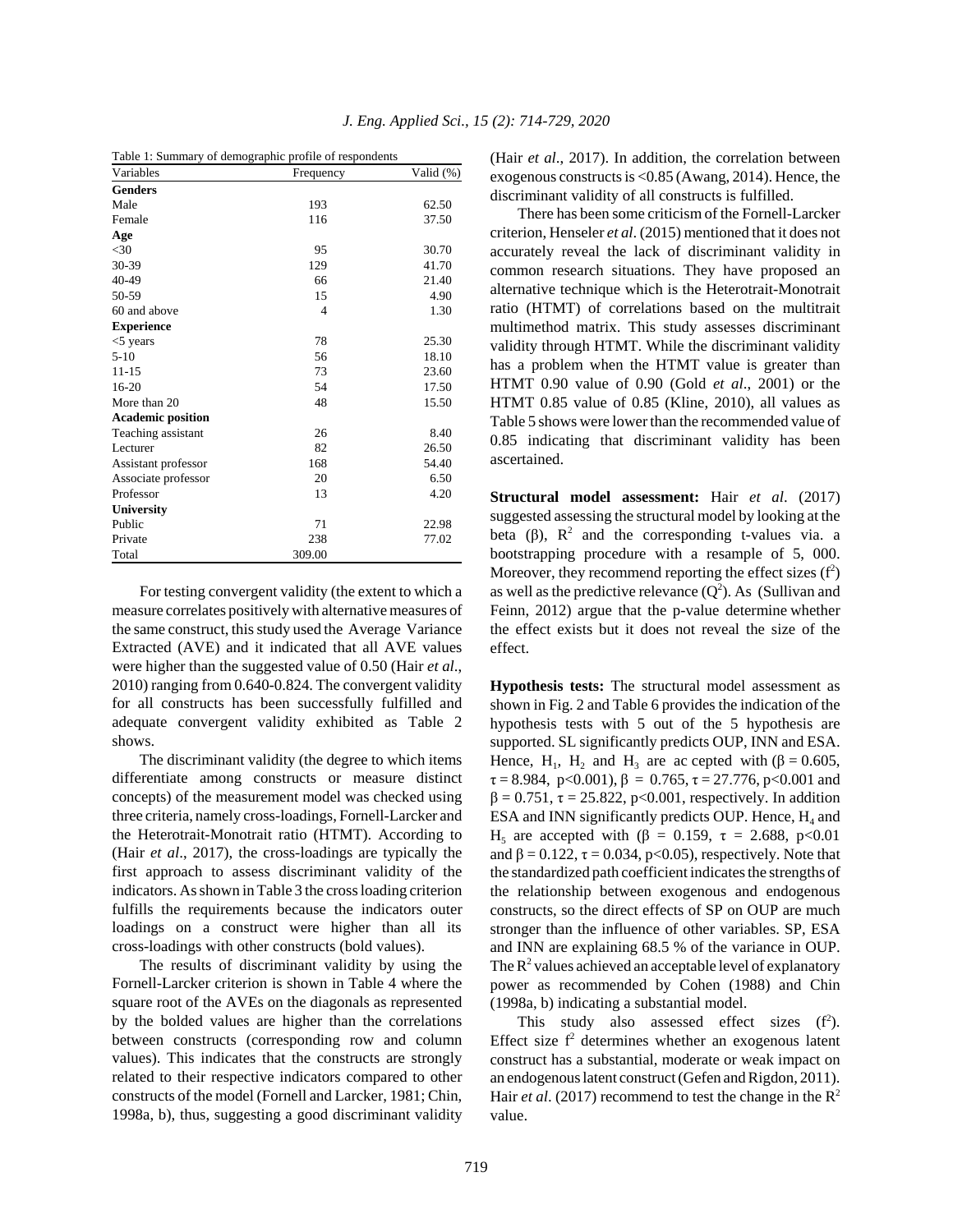| Constructs                    | Items                       | Loading $(>0.5)$ | M    | ${\rm SD}$ | $\alpha$ (>0.7) | CR (>0.7) | $AVE$ ( $>0.5$ ) |
|-------------------------------|-----------------------------|------------------|------|------------|-----------------|-----------|------------------|
| Strategic planning (SL)       | EVL1                        | 0.851            |      |            |                 |           |                  |
|                               | EVL2                        | 0.748            |      |            |                 |           |                  |
|                               | EVL3                        | 0.893            |      |            |                 |           |                  |
|                               | EVL4                        | 0.919            |      |            |                 |           |                  |
|                               | EXT1                        | 0.815            |      |            |                 |           |                  |
|                               | EXT <sub>2</sub>            | 0.891            |      |            |                 |           |                  |
|                               | EXT3                        | 0.887            |      |            |                 |           |                  |
|                               | EXT4                        | 0.812            |      |            |                 |           |                  |
|                               | $\ensuremath{\text{EXT}} 5$ | 0.801            |      |            |                 |           |                  |
|                               | $IMPL1$                     | 0.840            |      |            |                 |           |                  |
|                               | IMPL <sub>2</sub>           | 0.881            |      |            |                 |           |                  |
|                               | IMPL3                       | 0.862            |      |            |                 |           |                  |
|                               | IMPL4                       | 0.841            |      |            |                 |           |                  |
|                               | IMPL5                       | 0.776            |      |            |                 |           |                  |
|                               | INTR1                       | 0.881            |      |            |                 |           |                  |
|                               | INTR <sub>2</sub>           | 0.902            |      |            |                 |           |                  |
|                               | INTR4                       | 0.881            |      |            |                 |           |                  |
|                               | INTR5                       | 0.817            |      |            |                 |           |                  |
|                               | INTR6                       | 0.876            |      |            |                 |           |                  |
|                               | MISS1                       | 0.767            | 4.22 | 1.377      | 0.977           | 0.978     | 0.674            |
|                               | MISS2                       | 0.855            |      |            |                 |           |                  |
|                               | MISS3                       | 0.860            |      |            |                 |           |                  |
|                               | MISS4                       | 0.860            |      |            |                 |           |                  |
|                               | OBJ1                        | 0.877            |      |            |                 |           |                  |
|                               | OBJ2                        | 0.895            |      |            |                 |           |                  |
|                               | OBJ3                        | 0.909            |      |            |                 |           |                  |
|                               | RES1                        | 0.856            |      |            |                 |           |                  |
|                               | RES <sub>2</sub>            | 0.905            |      |            |                 |           |                  |
|                               | RES3                        | 0.902            |      |            |                 |           |                  |
|                               | RES4                        | 0.857            |      |            |                 |           |                  |
|                               | RES5                        | 0.880            |      |            |                 |           |                  |
|                               | ${\bf SP1}$                 | 0.811            |      |            |                 |           |                  |
|                               | SP <sub>2</sub>             | 0.866            |      |            |                 |           |                  |
|                               | SP3                         | 0.862            |      |            |                 |           |                  |
|                               | SP <sub>4</sub>             | 0.808            |      |            |                 |           |                  |
| Innovation (INN)              | VIS1                        | 0.870            |      |            |                 |           |                  |
|                               | VIS <sub>2</sub>            | 0.879            |      |            |                 |           |                  |
|                               | VIS3                        | 0.874            |      |            |                 |           |                  |
|                               | VIS4                        | 0.760            |      |            |                 |           |                  |
|                               | INN1                        | 0.814            |      |            |                 |           |                  |
|                               | INN <sub>2</sub>            | 0.772            |      |            |                 |           |                  |
|                               | INN3                        | 0.792            | 4.14 | 1.606      | 0.860           | 0.899     | 0.640            |
|                               | INN4                        | 0.814            |      |            |                 |           |                  |
|                               | INN <sub>5</sub>            | 0.809            |      |            |                 |           |                  |
| <b>Employee Strategic</b>     | ESA1                        | 0.913            | 4.12 | 1.661      | 0.787           | 0.904     | 0.824            |
| Alignment (ESA)               | $\operatorname{ESA2}$       | 0.903            |      |            |                 |           |                  |
| <b>University Operational</b> | PERF1                       | 0.679            |      |            |                 |           |                  |
| Performance (UOP)             | PERF2                       | 0.780            |      |            |                 |           |                  |
|                               | PERF3                       | 0.870            | 4.33 | 1.594      | 0.857           | 0.903     | 0.701            |
|                               | PERF4                       | 0.878            |      |            |                 |           |                  |
|                               | PERF5                       | 0.864            |      |            |                 |           |                  |
|                               | PERF6                       | 0.784            |      |            |                 |           |                  |
|                               |                             |                  |      |            |                 |           |                  |

*J. Eng. Applied Sci., 15 (2): 714-729, 2020*

Table 2: Mean, standard deviation, loading, Cronbach's alpha, CR and AVE

M: Mean; SD: Standard Deviation, α: Cronbach's alpha, CR: Composite Reliability, AVE: Average variance extracted the measurement used is seven-point scale ranging from 1 (strongly disagree) to 7 (strongly agree) all the factor loadings of the individual items are statistically significant  $(p<0.01)$ 

Cohen (1988) suggested a guideline measure the magnitude of the  $f^2$  which is 0.35 (large effects), 0.15 (medium effects) and 0.02 (small effects). The result of

 $f<sup>2</sup>$  as Table 6 shows that three relationship with large effect sizes, two relationships with medium effect size and one relationship with small effect size.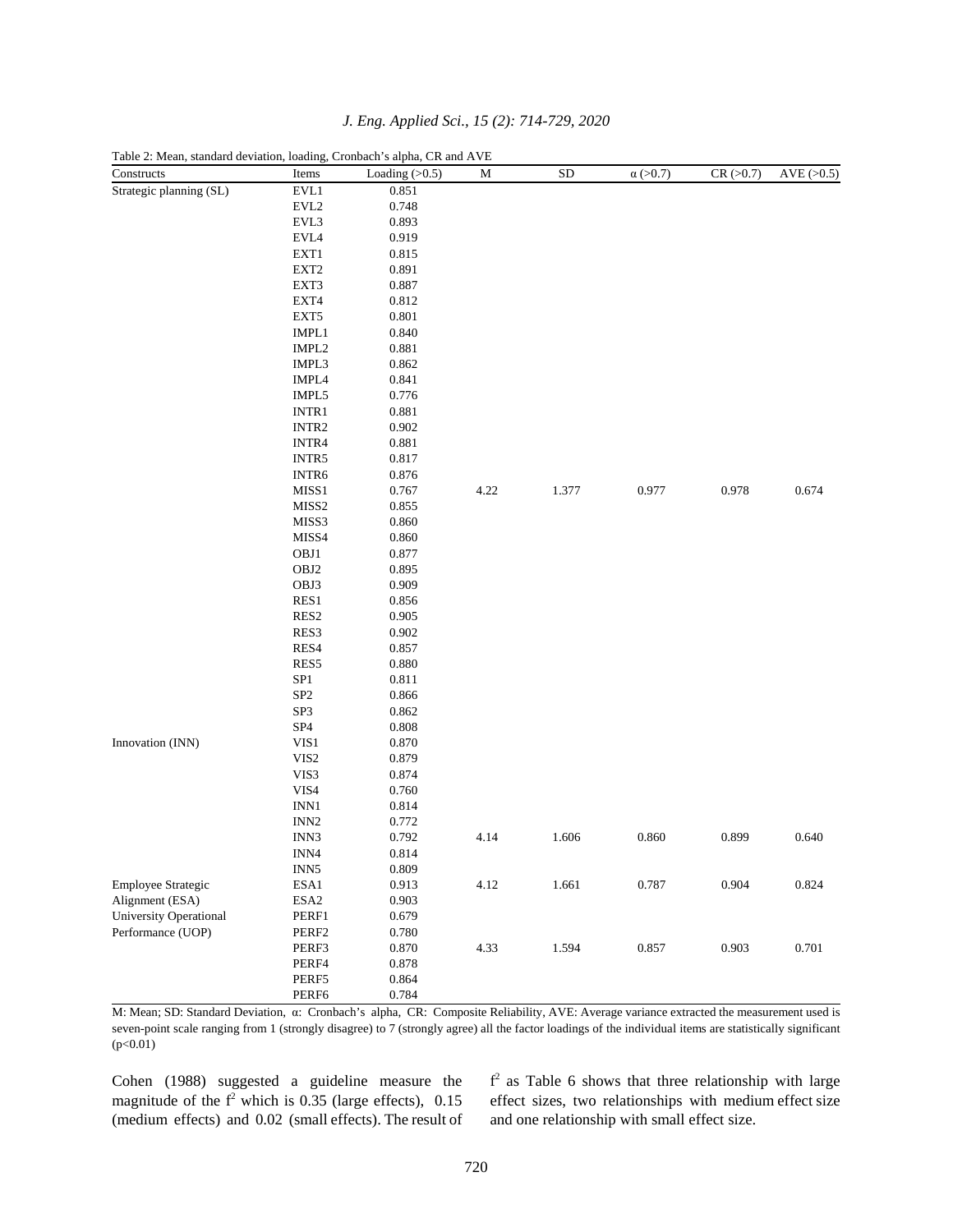| Variables         | Table 3: Results of discriminant validity by the cross loading<br><b>ESA</b> | <b>INN</b> | <b>PERF</b> | SP    |
|-------------------|------------------------------------------------------------------------------|------------|-------------|-------|
| EVL1              | 0.459                                                                        | 0.424      | 0.589       | 0.851 |
| EVL2              | 0.392                                                                        | 0.536      | 0.597       | 0.748 |
| EVL3              | 0.532                                                                        | 0.486      | 0.648       | 0.893 |
| EVL4              | 0.563                                                                        | 0.528      | 0.638       | 0.919 |
| EXT1              | 0.489                                                                        | 0.494      | 0.538       | 0.815 |
| EXT2              | 0.490                                                                        | 0.537      | 0.537       | 0.891 |
| EXT3              | 0.551                                                                        | 0.621      | 0.613       | 0.887 |
| EXT4              | 0.410                                                                        | 0.625      | 0.545       | 0.812 |
| EXT5              | 0.358                                                                        | 0.510      | 0.471       | 0.801 |
| IMPL1             | 0.542                                                                        | 0.609      | 0.707       | 0.840 |
| IMPL <sub>2</sub> | 0.594                                                                        | 0.549      | 0.716       | 0.881 |
| IMPL3             | 0.531                                                                        | 0.548      | 0.652       | 0.862 |
| IMPL4             | 0.740                                                                        | 0.580      | 0.670       | 0.841 |
| IMPL5             | 0.723                                                                        | 0.494      | 0.578       | 0.776 |
| INTR1             | 0.562                                                                        | 0.541      | 0.634       | 0.881 |
| INTR <sub>2</sub> | 0.516                                                                        | 0.577      | 0.608       | 0.902 |
| INTR4             | 0.542                                                                        | 0.563      | 0.606       | 0.881 |
| INTR5             | 0.495                                                                        | 0.514      | 0.504       | 0.817 |
| INTR6             | 0.511                                                                        | 0.440      | 0.548       | 0.876 |
| MIS1              | 0.601                                                                        | 0.438      | 0.415       | 0.767 |
| MIS <sub>2</sub>  | 0.420                                                                        | 0.487      | 0.483       | 0.855 |
| MIS3              | 0.494                                                                        | 0.546      | 0.565       | 0.860 |
| MIS4              | 0.478                                                                        | 0.635      | 0.600       | 0.860 |
| RES1              | 0.601                                                                        | 0.587      | 0.595       | 0.856 |
| RES <sub>2</sub>  | 0.541                                                                        | 0.656      | 0.571       | 0.905 |
| RES3              | 0.524                                                                        | 0.665      | 0.489       | 0.902 |
| RES4              | 0.514                                                                        | 0.578      | 0.646       | 0.857 |
| RES5              | 0.499                                                                        | 0.568      | 0.659       | 0.880 |
| OBJ1              | 0.500                                                                        | 0.529      | 0.540       | 0.877 |
| OBJ2              | 0.403                                                                        | 0.408      | 0.428       | 0.895 |
| OBJ3              | 0.432                                                                        | 0.394      | 0.443       | 0.909 |
| SP <sub>1</sub>   | 0.493                                                                        | 0.508      | 0.479       | 0.811 |
| SP <sub>2</sub>   | 0.474                                                                        | 0.443      | 0.443       | 0.866 |
| SP3               | 0.472                                                                        | 0.486      | 0.454       | 0.862 |
| SP <sub>4</sub>   | 0.496                                                                        | 0.528      | 0.514       | 0.808 |
| VIS1              | 0.532                                                                        | 0.462      | 0.389       | 0.870 |
| VIS <sub>2</sub>  | 0.470                                                                        | 0.474      | 0.366       | 0.879 |
| VIS3              | 0.488                                                                        | 0.471      | 0.428       | 0.874 |
| VIS4              | 0.428                                                                        | 0.480      | 0.417       | 0.760 |
| ESA1              | 0.913                                                                        | 0.543      | 0.623       | 0.612 |
| ESA <sub>2</sub>  | 0.903                                                                        | 0.534      | 0.622       | 0.651 |
| INN1              | 0.520                                                                        | 0.814      | 0.617       | 0.662 |
| INN <sub>2</sub>  | 0.374                                                                        | 0.772      | 0.463       | 0.548 |
| INN3              | 0.506                                                                        | 0.792      | 0.496       | 0.602 |
| INN4              | 0.412                                                                        | 0.814      | 0.502       | 0.597 |
| INN <sub>5</sub>  | 0.539                                                                        | 0.809      | 0.612       | 0.638 |
| PERF1             | 0.393                                                                        | 0.419      | 0.679       | 0.480 |
| PERF <sub>2</sub> | 0.554                                                                        | 0.534      | 0.780       | 0.611 |
| PERF3             | 0.648                                                                        | 0.621      | 0.870       | 0.745 |
| PERF4             | 0.597                                                                        | 0.590      | 0.878       | 0.721 |
| PERF5             | 0.607                                                                        | 0.575      | 0.864       | 0.725 |
| PERF <sub>6</sub> | 0.502                                                                        | 0.539      | 0.784       | 0.656 |

## *J. Eng. Applied Sci., 15 (2): 714-729, 2020*

Table 3: Results of discriminant validity by the cross loading

SP: Strategic Planning, ESA: Employee Strategic Alignment, IMPL: Strategy Implementation, SPF: Strategy Formalization, INTR: Internal Orientation, EXT: External Orientation, INN: Innovation, VIS: University Vision, MIS: University Mission, RES: Resources Provided, OBJ: Goals and Objectives, EVL: Strategic Planning Evaluation, PERF: University Operational Performance

Table 4: Results of discriminant validity by Fornell-Larcker criterion

| Variables  | <b>ESA</b> | INN   | <b>PERF</b> | <b>SP</b> |
|------------|------------|-------|-------------|-----------|
| <b>ESA</b> | 0.908      |       |             |           |
| <b>INN</b> | 0.593      | 0.800 |             |           |
| PERF       | 0.685      | 0.678 | 0.812       |           |
| <b>SP</b>  | 0.55!      | 0.565 | 0.617       | 0.880     |

Diagonals represent the square root of the average variance extracted while the other entries represent the correlations SP: Strategic Planning, ESA: Employee Strategic Alignment, INN: Innovation, PERF: University operational Performance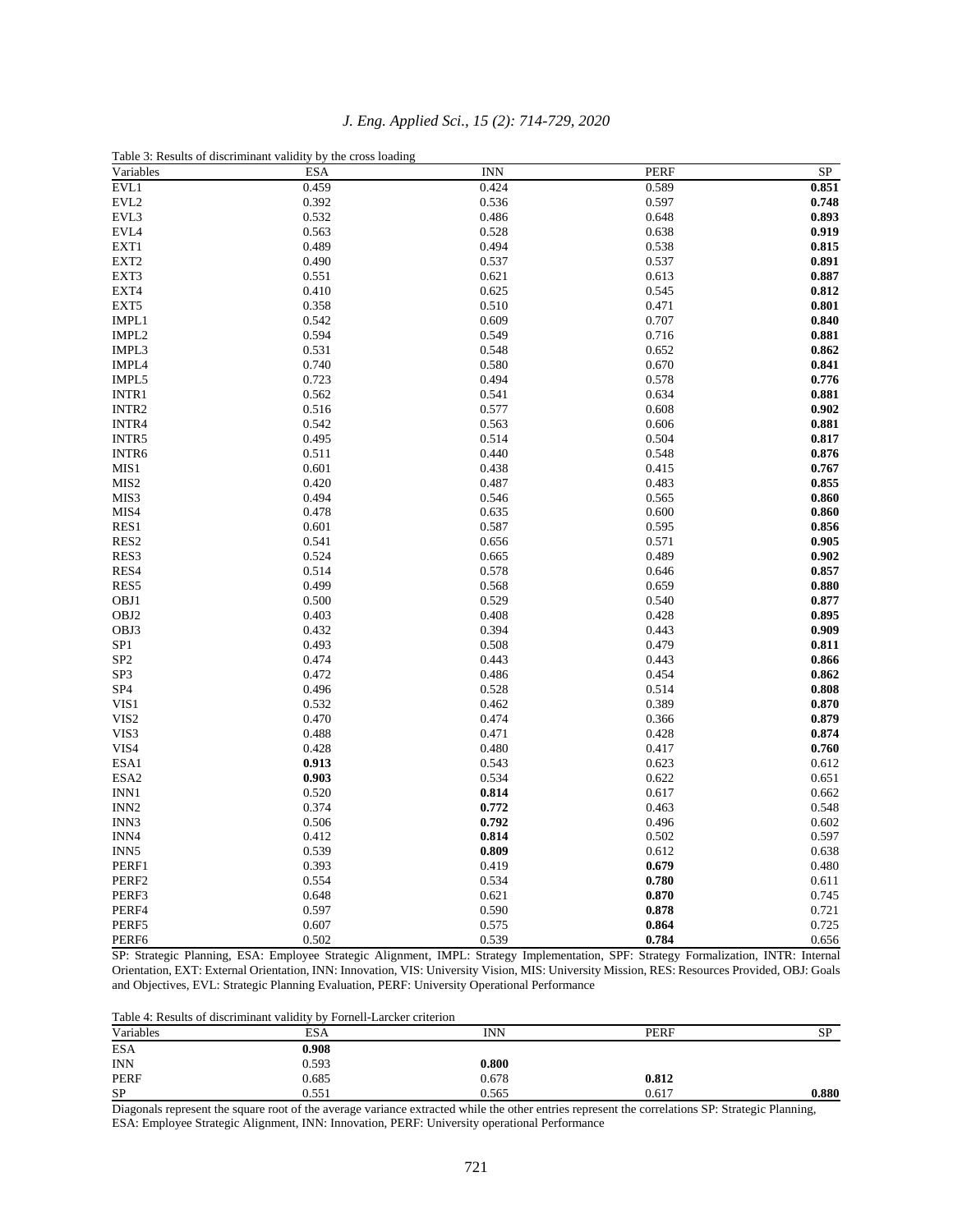|  |  |  |  |  |  | J. Eng. Applied Sci., 15 (2): 714-729, 2020 |  |
|--|--|--|--|--|--|---------------------------------------------|--|
|--|--|--|--|--|--|---------------------------------------------|--|

Table 5: Results of discriminant validity by HTMT

| Variables  | ESA   | INN   | <b>PERF</b> | <b>SP</b> |
|------------|-------|-------|-------------|-----------|
| ESA        |       |       |             |           |
| <b>INN</b> | 0.714 |       |             |           |
| PERF       | 0.808 | 0.761 |             |           |
| ${\rm SP}$ | 0.711 | 0.832 | 0.649       |           |

SP: Strategic Planning, ESA: Emlpyee Strategic Alignment, INN: Innovation, PERF: University operational Performance

|  | Table 6: Structural path analysis result |
|--|------------------------------------------|
|--|------------------------------------------|

| Hypothesis     | Relationship        | SD Beta | <b>SE</b> | t-values | p-values | Decision  | $\mathbb{R}^2$ |       | $\cap$ 2 | VIF   |
|----------------|---------------------|---------|-----------|----------|----------|-----------|----------------|-------|----------|-------|
| $H_1$          | $SP$ -> $PERF$      | 0.605   | 0.603     | 8.9840   | 0.000    | Supported | 0.685          | 0.323 | 0.419    | 2.666 |
| H <sub>2</sub> | $SP->INN$           | 0.765   | 0.764     | 27.7760  | 0.000    | Supported | 0.585          | 1.408 | 0.348    | 1.000 |
| H <sub>3</sub> | SP > ESA            | 0.751   | 0.750     | 25.8220  | 0.000    | Supported | 0.565          | 1.296 | 0.444    | 1.555 |
| H <sub>4</sub> | <b>ESA-&gt;PERF</b> | 0.159   | 0.158     | 2.6880   | 0.007    | Supported | 0.685          | 0.035 |          |       |
| $H_{\rm s}$    | INN->PERF           | 0.122   | 0.123     | 2.1280   | 0.034    | Supported | 0.685          | 0.020 |          |       |

SP: Strategic Planning, ESA: Employee Strategic Alignment, INN: Innovation, PERF: University Operational Performance



SP: Strategic planning; ESA: Employee Strategic Alignment; IMPL: Strategy Implementation; SPF: Strategy Formalization INTR: Internal Orientation; EXT: External Orientation; INN: Innovation; VIS: University Vision; MIS: University Mission RES: Resources provided; OBJ: Goals and objectives; EVL: strategic planning evaluation PERF: University Operational Performance

#### Fig. 2: PLS algorithm results

Further, by using the blindfolding procedure this study examined the power of research proposed model regarding the predictive relevance. As recommended by Hair *et al*. (2017) the blindfolding procedure should use only on the endogenous constructs with a reflective measurement. If the value of  $Q^2>0$  then the predictive relevance of the proposed model exists for a certain endogenous construct (Fornell and Cha, 1994; Hair *et al*., 2017). As Table 6 shows that all the values of  $Q^2 > 0$ indicate that there is an adequate predictive relevance for the proposed model. For the  $Q^2$  values, Hair *et al.* (2017) suggested values of 0.35 (large), 0.15 (medium) and 0.02 (small) as a relative measure of predictive relevance and the result of this study shows that the exogenous have two large predictive relevance and one with medium predictive relevance.

An issue of the multicollinearity could exist in any study which is not desirable, it means that the variance exogenous constructs explain in the endogenous construct are overlapping with each other and thus not each explaining unique variance in the endogenous variable (O'Brien, 2007). To measure and assess the degree of multicollinearity, Variance Inflation Factor (VIF) widely used (O'Brien, 2007). There is cause for concern when the largest VIF is >10 (Bowerman and O'Connell, 1990; Myers, 1990). And according to Hair *et al*. (2017) a multicollinearity issue exists when the largest VIF is  $>5$ . Table 6 shows multicollinearity diagnostic through VIF which indicates that there is no evidence of significant multicollinearity among the study exogenous constructs because all VIF values are <5 ranging from 1.00-2.666. It means that the variance of exogenous constructs explains in the endogenous construct are not overlapping with each other.

**Indirect hypothesis testing:** According to the bootstrapping's analysis, there is a significant indirect impact in the relationship between SP and OUP via. ESA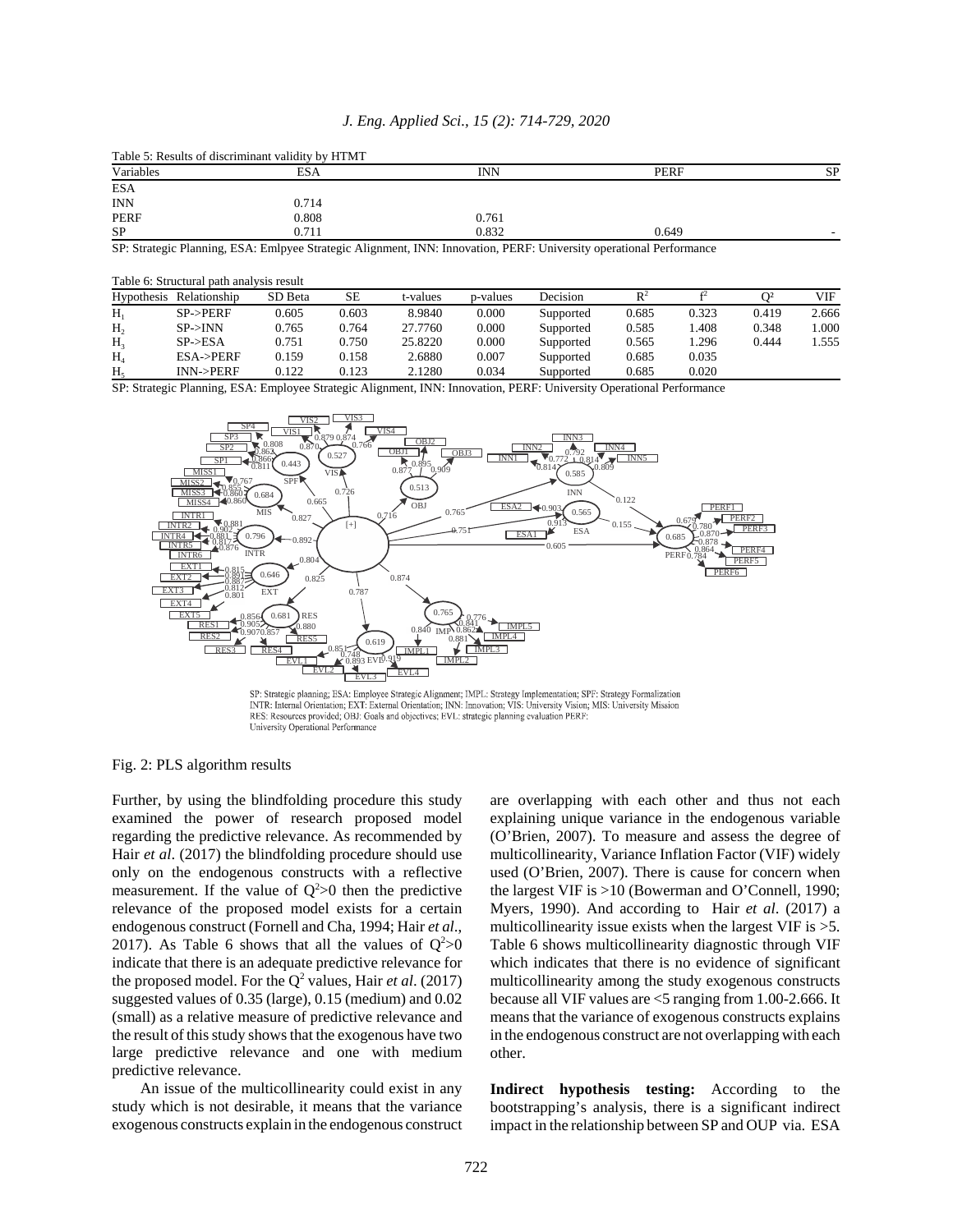| <b>Hypothesis</b> | :onstructs                                                                                                                                      | B-values | SЕ    | t-values | p-values | Decision  |
|-------------------|-------------------------------------------------------------------------------------------------------------------------------------------------|----------|-------|----------|----------|-----------|
| $\Pi_6$           | SP->ESA->PERF                                                                                                                                   | 0.119    | 0.119 | 2.679    | 0.008    | Supported |
|                   | $SP->INN->PERF$                                                                                                                                 | 0.093    | 0.094 | 2.126    | 0.034    | Supported |
|                   | SP: Strategic Planning, ESA: Employee Strategic Alignment, INN: Innovation, PERF: University Operational Performance (Preacher and Hayes, 2008) |          |       |          |          |           |

| Table 7: Bootstrapping the indirect effect of IM |  |  |  |  |
|--------------------------------------------------|--|--|--|--|
|--------------------------------------------------|--|--|--|--|

Table 8: IPMA for UOP

|                                    | TADIC 0. IFINIA IOI UUF              |               |
|------------------------------------|--------------------------------------|---------------|
| Latent                             | Total effect of the construct        | Index values  |
| constructs                         | operational performance (importance) | (performance) |
| <b>ESA</b>                         | 0.142                                | 63.197        |
| <b>INN</b>                         | 0.119                                | 58.664        |
| <b>SP</b>                          | 0.923                                | 59.070        |
| $\sim$ $\sim$ $\sim$ $\sim$ $\sim$ | .                                    |               |

SP: Strategic Planning, ESA: Employee Strategic Alignment, INN: Innovation

with a t-value of 2.679 and  $p<0.01$ . as indicated by Preacher and Hayes (2008) that the mediation effect exist when the indirect impact of SP and OUP via. ESA with boot 95% C1: [LL =  $0.031$ , UL =  $0.206$ ] doesn't straddle a zero in between. Hence,  $H_6$  was supported. In addition the results showed there is a significant indirect impact in the relationship between SP and OUP via. INN with a t-value of  $2.126$  and  $p<0.05$  as indicated by Preacher and Hayes (2008) that the mediation effect exist when the indirect impact of SP and OUP via. INN with boot 95% C1: [LL = 0.018, UL = 0.184] doesn't straddle a zero in between. Hence,  $H_7$  was supported (Table 7).

**Importance-Performance Map Analysis (IPMA):** This study ran an Importance-Performance Matrix Analysis (IPMA) as a post-hoc procedure in PLS using organizational performance as the outcome construct. The IPMA estimates the total effects represented by the importance of predecessor constructs in shaping the target construct (organizational performance) while their average latent variable scores represent their performance, the computation of the index values (performance scores) was accomplished by rescaling the latent constructs scores to a range of 100 (highest performance) down to 0 (lowest performance) (Hair *et al*., 2017). According to Ringle and Sarstedt (2016), IPMA enriches the PLS analysis results. Instead of only analyzing the path coefficients (i.e., the importance dimension), it also takes into consideration the average value of the latent constructs and their indicators (i.e., performance dimension). Table 8 shows the findings of importance (total effects) and performance (index values) used for the IPMA.

As shown in Fig. 3 this study plotted the total effects scores and index values in a priority map. It can be observed that SP is a very important factor in determining the UOP due to its relatively higher importance value compared to other constructs in the proposed model. Nevertheless, the performance of this Significant Factor (SP) lagged behind the INN and ESA. According to Hair *et al*. (2017) The goal of IPMA is to identify predecessors that have a relatively high importance for the

target construct (i.e., those that have a strong total effect) but also a relatively low performance (i.e., low average latent variable scores), the aspects underlying these constructs represent potential areas of improvement that may receive high attention. In sum, in order to improve the UOP, the managerial activities should focus on enhancing the performance of SP.

According to the hypotheses result, this study model points out the outcomes in a separate relationship. The model has shown that strategic planning has positively and significantly influence university operational performance. Thus, the results have shown above if the strategic plan has strong appropriate elements for a future plan, the operational performance will be increased. This relationship has pointed out in the literature that strategic planning significantly impacts on operational performance (Miller and Cardinal, 1994). The results also indicated the factors of strategic planning that articulated the entire mission, vision, internal and external formulation, implementation that impose to connect university operational performance. Furthermore, innovation plays an important role in finding a result that it mediates between strategic planning and university operational performance (Urgal *et al*., 2013). This mediating effect significantly has supported both variables relationship in order to place innovative consequences with the organization. Innovation or innovative behavior in the organization creates a situation for new ideas that conclude strategic plans are framed (Leal-Rodriguez *et al*., 2014). On the other hand, the findings have shown that the innovation significantly influences university operational performance. The findings suggested that the innovation of the organization, generally, practice or involve with the staff will directly engage in operational performance (Damanpour and Evan, 1984). In general, innovative approaches are very much needed to the higher education system or universities operations. Its common in the relationship between innovation and operational performance according to the findings and many studies are investigated in the literature but the university and UAE context it very new of linked for innovation and operational performance.

Moreover, employee strategic alignment also plays a mediating role of strategic planning and university operational learning. The above result has shown the mediating of both variables significantly influenced and supported the indirect hypothesis. Chan *et al*. (1997) have discussed the investigated their implications for the effectiveness and business performance. The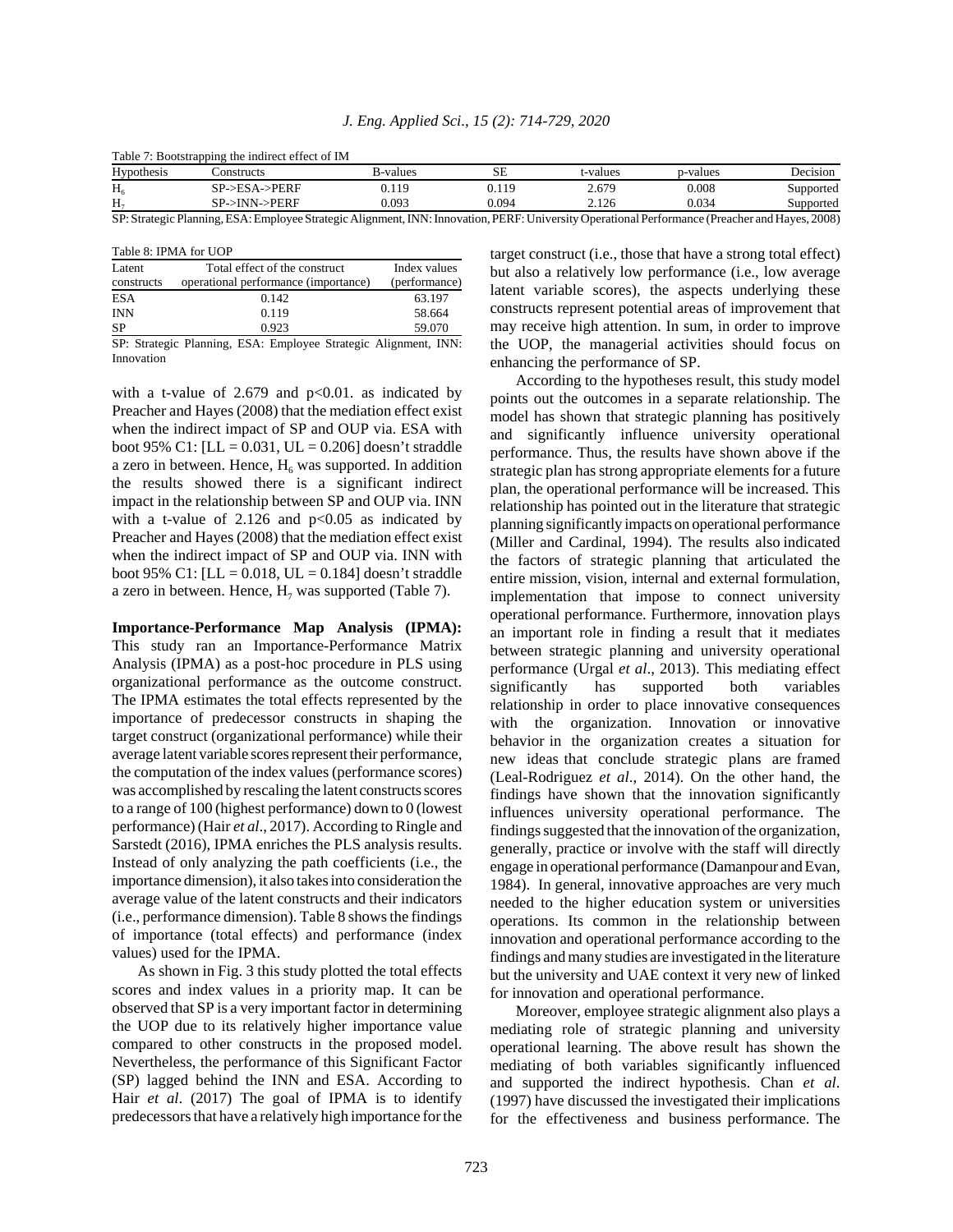

Fig. 3: IPMA (Priority Map) for employee performance, SP: Strategic Planning, ESA: Employee Strategic Alignment, INN: Innovation; PERF; University operational Performance

findings suggest the university with high strategic alignment are better performing in their operation. Although, the findings implied that there several ways to a win in order to state as no one strategic alignment and university operational performance was linked.

## **CONCLUSION**

The findings were convinced to the point that we have developed in the practitioner-oriented version of the instruments to enable academic staff to assess and improve their operational performance as a direct influence.

### **IMPLICATIONS**

This study has indicated two implications such as theoretical and managerial. Essentially, the study shows that the effects of SP and Innovation on UOP vary in local context. First, the theoretical implication that stands for relationships among the constructs which uttered for possible outcomes form the theoretical evidence. It indicates the result of the research that we identified of model constructs relationship-based contribution. There are an imposing variety of theoretical rationales to sustain the perspective that administrative settings provide a more fruitful venue for strategic planning relationships. Strategic planning implies the influence of operational performance in order to findings support we have outcomes form the results. This relationship theory supported in terms of the results of the mentioned hypothesis. Additionally, strategic planning significantly

influences on university operational performance which mentioned from the extracted result. This relationship usually has considered in multi-cluster comparative research in order to evaluate strategically planned behavior (Rudd *et al.*, 2008).

Moreover, strategic planning significantly influences on innovation that shows the positive relationship in terms of make the innovative culture of different employee appreciation. Consequently, innovation significantly influences university operational performance that criticized the common demonstration of being employee's innovation for better performance (Andersen, 2000). Besides, the indirect relationship or mediating influence between strategic planning and university operational performance also implement theoretical evidence to stand up this mediation effect. Luo and Park (2001) has considered the relationship of strategic alignment in groups within the organization. On the hand, strategic alignment influence on university operational performance. Furthermore, strategic alignment plays an important role between strategic planning and university operational performance in terms of interactions among their perception and conceptions regarding organizational performance. Therefore, the managerial implications comprise the observations made for making practical decisions to the organization. In this study, the theoretical implication observes the identifications to suggest for practical implantation and adapt to the strategies and workplace for future progression. Accordingly, relationship-based suggestions require providing indications such as strategic planning deploy the innovation and strategic alignment by increasing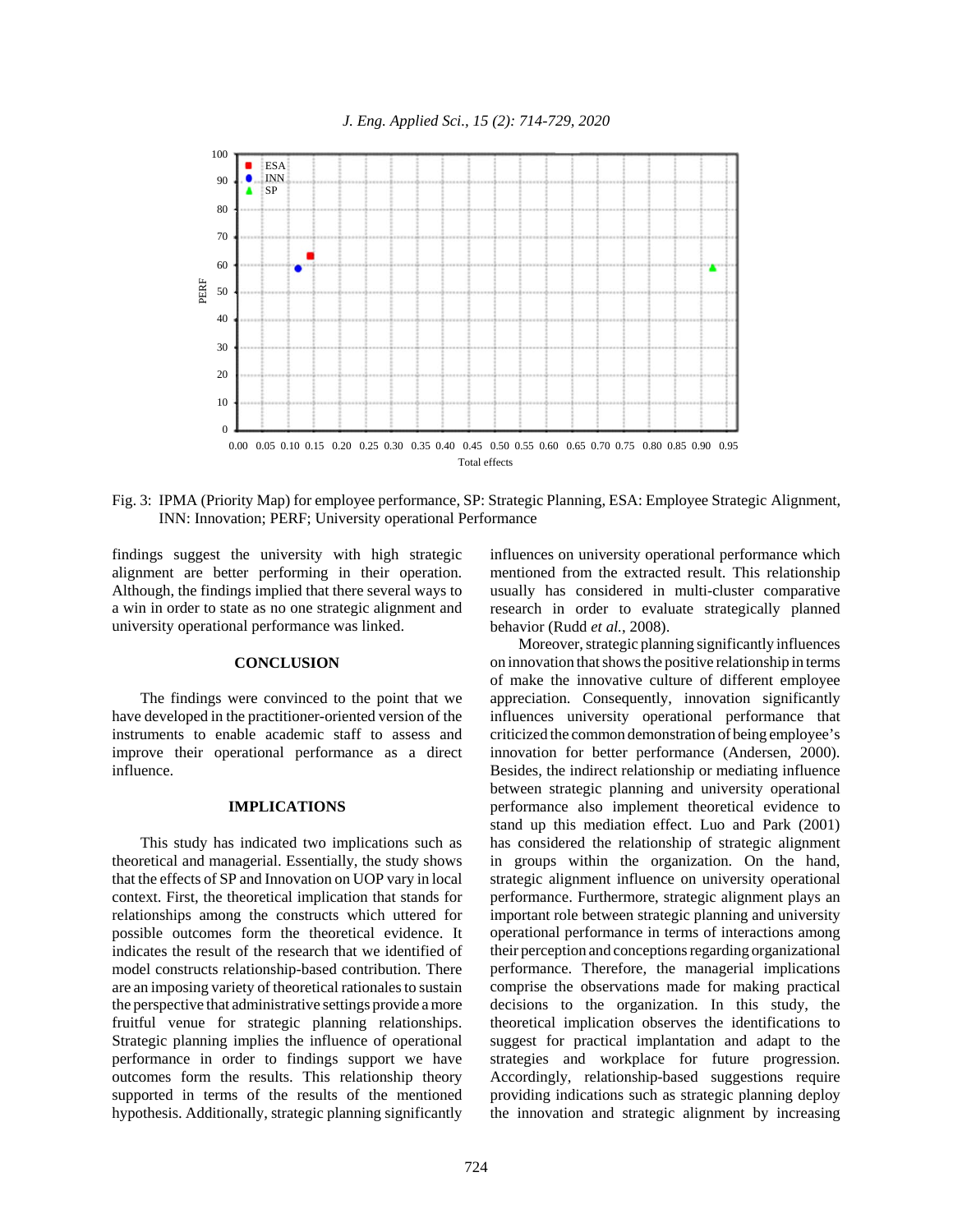strategic plan and internal communication-based quality. On the hand strategic planning enhance university operational performance in order to develop planned behavior of the strategic goal. So, these findings suggest to the top management to imply the idea for reducing lacking and weaknesses of the organization and improve operational performance for future stability.

### **LIMITATION**S

Nonetheless, the results of this research should be interpreted cautiously. Perhaps a serious limitation of this study was its focus on a single industry, thus, precluding the generalization of findings to other industries including services and public sectors. The data were gathered from single respondents which might result in possible response bias. Future research should strive to gather data from firms across whole supply chains. Another shortcoming of this study is the lack of adequate sample size which hindered us to apply more rigorous statistical tests such as structural equation models. The study should be regarded as an exploratory study and be used as a basis for further deepened research with relatively large data sets. Therefore, future research may examine the proposed associations by incorporating contextual variables into the framework including industry type, supply chain structure, ownership type and intraregional variations to further probe into contingencies and boundary conditions of relationships examined in this study. Finally, there is a need for further conceptualization and verification of the factors used in this study, following two rigorous factor analyses. If these factors with the same practices hold in other research settings, it could be possible to proceed with further conceptualization and theorization around the identified factors and test new hypothesis empirically.

#### **REFERENCES**

- Abd-Elaziz, M.E., W.M. Aziz, G.S. Khalifa and M. Abdel-Aleem, 2015. Determinants of Electronic Word of Mouth (EWOM) influence on hotel customers purchasing decision. Intl. J. Heritage Tourism Hospitality, 9: 194-223.
- Abou-Shouk, M.A. and G.S. Khalifa, 2017. The influence of website quality dimensions on E-purchasing behaviour and E-loyalty: A comparative study of Egyptian travel agents and hotels. J. Travel Tourism Marketing, 34: 608-623.
- Abou-Shouk, M.A., A.S. Abdelhakim and M.M. Hewedi, 2014. Factors affecting the development of target competencies among final-year tourism and hospitality students in Egypt. J. Hospitality Tourism Educ., 26: 178-187.
- Acemoglu, D., U. Akcigit, H. Alp, N. Bloom and W. Kerr, 2018. Innovation, reallocation and growth. Am. Econ. Rev., 108: 3450-3491.
- Ackoff, R., 1970. A concept of corporate planning. Long Range Plann., 3: 2-8.
- Adams, R., J. Bessant and R. Phelps, 2006. Innovation management measurement: A review. Int. J. Manage. Rev., 8: 21-47.
- Adi, H. and S. Pulos, 1980. Individual differences and formal operational performance of college students. J. Res. Math. Educ., 11: 150-156.
- Agwa, Y., W. Aziz and G. Khalifa, 2018. Evaluating food and beverage courses in higher private tourism and hotels institutes in Alexandria: Professionals perception. Intl. J. Heritage Tourism Hospitality, 11: 98-110.
- Albadry, H., 2015. The Effect of Pad Assisted Language Learning on Eveloping EFL Students Autonomous Language Learning. In: Critical CALL-Proceedings of the 2015 EUROCALL Conference, Helm, F., L. Bradley, M. Guarda and S. Thouesny (Eds.). Publishing Research, Padova, Italy, pp: 1-8.
- Albadry, O.M., 2016. Strategic management and its impact on universities service quality: The role of organisational commitment. Masters Thesis, University Plymouth, Plymouth, UK.
- Alkhateri, A.S., A.E. Abuelhassan, G.S. Khalifa, M. Nusar and A. Ameen, 2018. The impact of perceived supervisor support on employees turnover intention: The mediating role of job satisfaction and affective organizational commitment. Intl. Bus. Manage., 12: 477-492.
- Andersen, T.J., 2000. Strategic planning, autonomous actions and corporate performance. Long Range Plann., 33: 184-2000.
- Antony, J.P. and S. Bhattacharyya, 2010. Measuring organizational performance and organizational excellence of SMEs-Part 1: A conceptual framework. Measuring Bus. Excellence, 14: 3-11.
- Aragon-Correa, J.A., V.J. Garcia-Morales and E. Cordon-Pozo, 2007. Leadership and organizational learning's role on innovation and performance: Lessons from Spain. Ind. Marketing Manage., 36: 349-359.
- Awang, Z., 2014. Structural Equation Modeling using AMOS. Universiti Teknologi MARA, Shah Alam, Malaysia,.
- Badran, N. and G. Khalifa, 2016. Diversity management: Is it an important issue in hotel industry in Egypt?. Intl. J. Heritage Tourism Hospitality, 7: 275-286.
- Barclay, D., C. Higgins and R. Thompson, 1995. The Partial Least Squares (PLS) approach to causal modeling: Personal computer adoption and use as an illustration. Technol. Stud., 2: 285-309.
- Barney, J.B., 1991. Firm resources and sustained competitive advantage. J. Manage., 17: 99-120.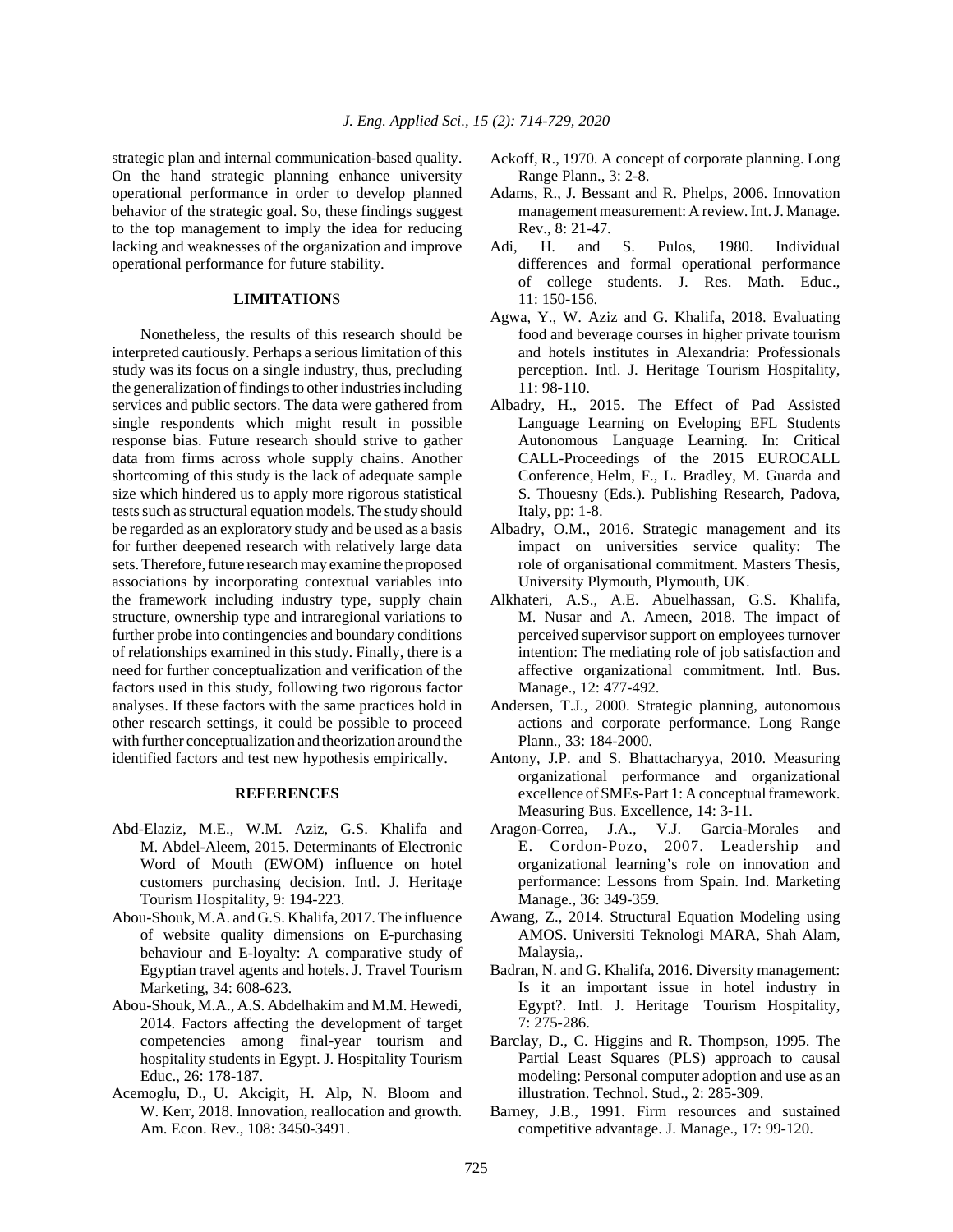- Bason, C., 2018. Leading Public Sector Innovation: Co-Creating for a Better Society. 2nd Edn., Policy Press, University of Bristol, Bristol, England, Pages: 336.
- Beehr, T.A., S. Glazer, R. Fischer, L.L. Linton and C.P. Hansen, 2009. Antecedents for achievement of alignment in organizations. J. Occup. Organiz. Psychol., 82: 1-20.
- Berry, F.S. and W.D. Berry, 2007. Innovation and Diusion Models in Policy Research. In: Theories of the Policy Process, Sabatier, P.A. (Ed.). Westview Press, Boulder, Colorado, USA., ISBN-13:978-0-8133-4359-4, pp: 223-260.
- Borman, W.C. and S.J. Motowidlo, 1993. Expanding the Criterion Domain to Include Elements of Contextual Performance. Jossey-Bass Publisher, San Fransisco.
- Borrego, M. and C. Henderson, 2014. Increasing the use of evidence-based teaching in STEM higher education: A comparison of eight change strategies. J. Eng. Educ., 103: 220-252.
- Boswell, W.R. and J.W. Boudreau, 2001. How leading companies create, measure and achieve strategic results through line of sight. Manage. Decis., 39: 851-860.
- Bowen, J.T. and S. Shoemaker, 2003. Loyalty: A strategic commitment. Cornell Hotel Restaurant Administration Q., 44: 31-46.
- Bowerman, B.L. and R.T. O'Connell, 1990. Linear Statistical Models: An Applied Approach. 2nd Edn., PWS-Kent Pub. Co., New York, USA., ISBN:9780534229856, Pages: 1024.
- Brown, S.L. and K.M. Eisenhardt, 1995. Product development: Past research, present findings and future directions. Acad. Manage. Rev., 20: 343-378.
- Celine, D., B. Fabrizio, M. Gabriel and Q. Alain, 2009. Too complex for me why do performance-approach and performance-avoidance goals predict exam performance?. Eur. J. Psychol. Educ., 24: 423-434.
- Chan, Y.E., S.L. Huff, D.W. Barclay and D.G. Copeland, 1997. Business strategic orientation, information systems strategic orientation and strategic alignment. Inf. Syst. Res., 8: 125-150.
- Chen, C.J. and Y.F. Huang, 2010. Creative workforce density, organizational slack, and innovation performance. J. Bus. Res., 63: 411-417.
- Chin, W., 1998. The Partial Least Squares Approach for Structural Equation Modeling. In: Modern Methods for Business Research, Marcoulides, G.A. (Ed.). Lawrence Erlbaum Associates, New Jersey, pp: 295-336.
- Chin, W.W., 1998. Commentary: Issues and opinion on structural equation modeling. MIS Q., 22: 7-16.
- Cohen, J., 1988. Statistical Power Analysis for the Behavioral Sciences. 2nd Edn., Lawrence Erlbaum Associates, Hillsdale, New Jersey.
- Conway, S. and F. Steward, 2009. Managing and Shaping Innovation. Oxford University Press, Oxford, USA., ISBN:9780199262267, Pages: 504.
- Croom, S., N. Vidal, W. Spetic, D. Marshall and L. McCarthy, 2018. Impact of social sustainability orientation and supply chain practices on operational performance. Intl. J. Oper. Prod. Manage., 38: 2344-2366.
- Damanpour, F. and W.M. Evan, 1984. Organizational innovation and performance: The problem of organizational lag. Admin. Sci. Q., 29: 392-409.
- Dodgson, M., 2018. Technological Collaboration in Industry: Strategy, Policy and Internationalization in Innovation. Taylor & Francis, Abingdon, UK., ISBN:9781351265584, Pages: 206.
- Drucker, P., 2014. Innovation and Entrepreneurship. 1st Edn., Routledge, Abingdon, UK., ISBN-13:9781138019195, Pages: 346.
- Feng, M., W. Yu, X. Wang, C.Y. Wong and M. Xu *et al*., 2018. Green supply chain management and financial performance: The mediating roles of operational and environmental performance. Bus. Strategy Environ., 27: 811-824.
- Flynn, L.R. and D. Pearcy, 2001. Four subtle sins in scale development: Some suggestions for strengthening the current paradigm. Intl. J. Market Res., 43: 1-14.
- Fornell, C. and D.F. Larcker, 1981. Evaluating structural equation models with unobservable variables and measurement error. J. Market. Res., 18: 39-50.
- Fornell, C. and J. Cha, 1994. Partial Least Squares. In: Advanced Methods of Marketing Research, Bagozzi, R.P. (Ed.). Blackwell Business, Cambridge, Massachusetts, pp: 52-78.
- Gagnon, M.A. and J.H. Judd, 2003. Employee strategic alignment at a wood manufacturer: An exploratory analysis using lean manufacturing. For. Prod. J., 53: 24-29.
- Galbreath, J., 2010. Drivers of corporate social responsibility: The role of formal strategic planning and firm culture. Br. J. Manage., 21: 511-525.
- Garcia-Morales, V.J., M.M. Jimenez-Barrionuevo and L. Gutierrez-Gutierrez, 2012. Transformational leadership influence on organizational performance through organizational learning and innovation. J. Bus. Res., 65: 1040-1050.
- Gefen, D. and E.E. Rigdon, 2011. An update and extension to SEM guidelines for administrative and social science research. MIS. Q., 35: 1-7.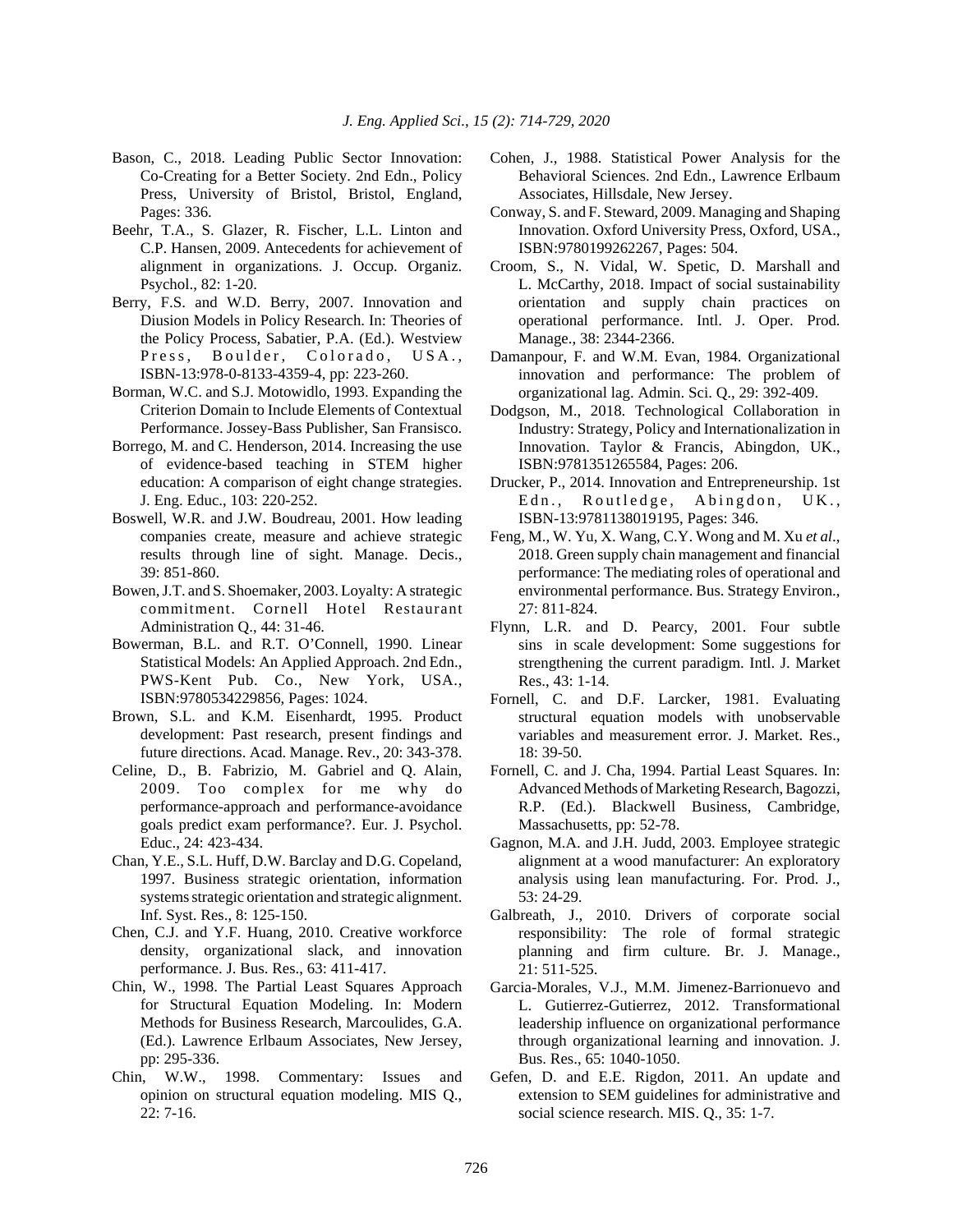- Gefen, D., D.W. Straub and M.C. Boudreau, 2000. Structural equation modeling and regression: Guidelines for research practice. Commun. Assoc. Inform. Syst., 4: 1-77.
- Gold, A.H., A. Malhotra and A.H. Segars, 2001. Knowledge management: An organizational capabilities perspective. J. Manage. Inform. Syst., 18: 185-214.
- Hair, J.F., W.C. Black, B.J. Babin and R.E. Anderson, 2010. Multivariate Data Analysis: A Global Perspective. 7th Edn., Pearson Education Limited, Upper Saddle River, New Jersey, ISBN-13: 9780135153093, Pages: 800.
- Hair, J.F., W.C. Black, B.J. Babin, R.E. Anderson and R.L. Tatham, 2006. Multivariate Data Analysis. 6th Edn., Pearson, London, UK., ISBN:9788131715284, Pages: 925.
- Hair, Jr., J.F., G.T.M. Hult, C.M. Ringle and M. Sarstedt, 2017. A Primer on Partial Least Squares Structural Equation Modeling (PLS-SEM). 2nd Edn., Sage Publisher, Thousand Oaks, California.
- Henderson, J.C. and H. Venkatraman, 1999. Strategic alignment: Leveraging information technology for transforming organizations. IBM Syst. J., 38: 472-484.
- Henseler, J., C.M. Ringle and M. Sarstedt, 2015. A new criterion for assesing discriminant validity in variance-based structural equation modeling. J. Acade. Marketing Sci., 43: 115-135.
- Hulland, J., 1999. Use of Partial Least Squares (PLS) in strategic management research: A review of four recent studies. Strat. Manage. J., 20: 195-204.
- Hult, G.T.M., D.J. Ketchen Jr., S.T. Cavusgil and R.J. Calantone, 2006. Knowledge as a strategic resource in supply chains. J. Operat. Manage., 24: 458-475.
- Hussein, I.E., M.A. Abou-Shouk and G.S. Khalifa, 2013. Evaluating tourism and hospitality graduates: Perceptions of stakeholders in Egypt. Proceedings of the 3rd Regional Conference on Tourism Research, October 29-31, 2013, Bayview Hotel, Langkawi, Malaysia, pp: 764-774.
- Inman, R.A., R.S. Sale, K.W. Green and D. Whitten, 2011. Agile manufacturing: Relation to JIT, operational performance and firm performance. J. Oper. Manage., 29: 343-355.
- Isaac, O., Y. Masoud, S. Samad and Z. Abdullah, 2016. The mediating effect of strategic implementation between strategy formulation and organizational performance within government institutions in Yemen. Res. J. Appl. Sci., 11: 1002-1013.
- Jansen, J.J.P., F.A.J. Van Den Bosch and H.W. Volberda, 2006. Exploratory innovation, exploitative innovation and performance: Effects of organizational antecedents and environmental moderators. Manage. Sci., 52: 1661-1674.
- Jimenez-Jimenez, D. and R. Sanz-Valle, 2011. Innovation, organizational learning and performance. J. Bus. Res., 64: 408-417.
- Johnes, J., 1996. Performance assessment in higher education in Britain. Eur. J. Oper. Res., 89: 18-33.
- Kannan, V.R. and K.C. Tan, 2005. Just in time, total quality management and supply chain management: Understanding their linkages and impact on business performance. Omega, 33: 153-162.
- Ketokivi, M. and X. Castaner, 2004. Strategic planning as an integrative device. Administrative Sci. Q., 49: 337-365.
- Kettunen, J., 2006. Strategic planning of regional development in higher education. Baltic J. Manage., 1: 259-269.
- Kezar, A., A.C. Chambers, J.C. Burkhardt, 2015. Higher Education for the Public Good: Emerging Voices from a National Movement. Wiley, Hoboken, New Jersey, USA., ISBM:9781119177951, Pages: 384.
- Khadem, R., 2008. Alignment and follow-up: Steps to strategy execution. J. Bus. Strategy, 29: 29-35.
- Khalefa, G.S.A., 2015. Ethnic restaurants meal experience: Egyptian customers perceptions. Intl. J. Heritage Tourism Hospitality, 9: 93-112.
- Khalifa, G.S. and E.H.A. Mewad, 2017. Managing drivers and boundaries of Information Technology Risk Management (ITRM) to increase Egyptian hotels market share. Intl. J. Recent Trends Bus. Tourism, 1: 12-31.
- Khalifa, G.S. and M.A. Abou-Shouk, 2014. Investigating the success factors of hotel websites: The case of Egyptian hotels. Asia Pac. J. Innovation Hospitality Tourism, 3: 131-151.
- Khalifa, G.S.A. and M. Hewedi, 2016. Factors affecting hotel website purchasing intentions: Evidence from Egypt. J. Faculty Tourism Hotels, Fayoum Univ., 8: 50-69.
- Khalifa, G.S.A. and N.M. Fawzy, 2017. Measuring E-service quality (Expectation vs. perception) from travel agencies perspective: An empirical study on egyptian hotel websites. Intl. J. Recent Trends Bus. Tourism (IJRTBT), 1: 36-48.
- Kleinberg, J.M., R. Kumar, P. Raghavan, S. Rajagopalan and A.S. Tomkins, 1999. The web as a graph: Measurements, models and methods. Proceedings of the International Conference on Computing and Combinatorics (COCOON 1999), July 26-28, 1999, Springer, Berlin, Heidelberg, Germany, ISBN:978-3-540-66200-6, pp: 1-17.
- Kline, R.B., 2010. Principle and Practice of Structural Equation Modeling. 3rd Edn., Guilford Press, New York, ISBN: 9781606238776, Pages: 427.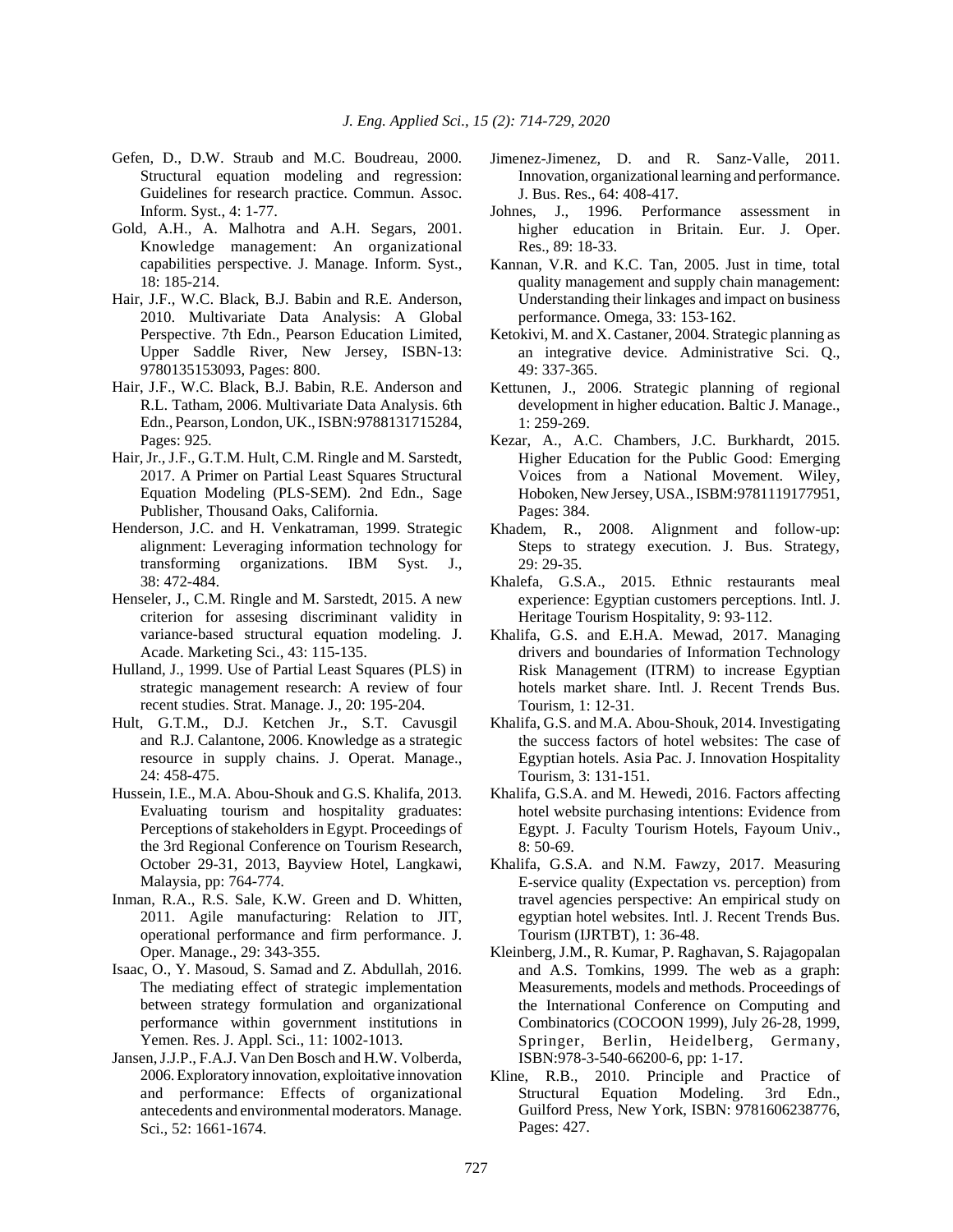- Kruss, G., S. McGrath, I.H. Petersen and M. Gastrow, 2015. Higher education and economic development: The importance of building technological capabilities. Intl. J. Educ. Dev., 43: 22-31.
- Langly, A., 1988. The roles of formal strategic planning. Long Range Plann., 21: 40-50.
- Lannelongue, G., J. Gonzalez-Benito and O. Gonzalez-Benito, 2015. Input, output and environmental management productivity: Effects on firm performance. Bus. Strategy Environ.,  $24 \cdot 145 - 158$
- Latorre-Medina, M.J. and F.J. Blanco-Encomienda, 2013. Strategic management as key to improve the quality of education. Procedia Soc. Behav. Sci., 81: 270-274.
- Leal-Rodriguez, A.L., J.A. Ariza-Montes, J.L. Roldan and A.G. Leal-Millan, 2014. Absorptive capacity, innovation and cultural barriers: A conditional mediation model. J. Bus. Res., 67: 763-768.
- Leigh, N.G. and E.J. Blakely, 2016. Planning Local Economic Development: Theory and Practice. 6th Edn., SAGE Publications, Thousand Oaks, California, USA., ISBN:9781506364001, Pages: 536.
- Luo, Y. and S.H. Park, 2001. Strategic alignment and performance of market-seeking MNCs in China. Strategic Manage. J., 22: 141-155.
- Lusch, R.F. and S. Nambisan, 2015. Service innovation: A service-dominant logic perspective. MIS. Q., 39: 155-176.
- Malhotra, N.K., S.S. Kim and J. Agarwal, 2004. Internet users information privacy concerns (IUIPC): The construct, the scale and a causal model. Inf. Syst. Res., 15: 336-355.
- Menon, A., S.G. Bharadwaj, P.T. Adidam and S.W. Edison, 1999. Antecedents and consequences of marketing strategy making: A model and a test. J. Marketing, 63: 18-40.
- Miller, C.C. and L.B. Cardinal, 1994. Strategic planning and firm performance a synthesis of more than two decades or research. Acad. Manage. J., 37: 1649-1665.
- Mohamed, M.S., G.S.A. Khalifa, A.H. Al-Shibami, I. Alrajawi and O. Isaac, 2019. The mediation effect of innovation on the relationship between creativity and organizational productivity: An empirical study within public sector organizations in the UAE. J. Eng. Appl. Sci., 14: 3234-3242.
- Mohamed, M.S., G.S.A. Khalifa, M. Nusari, A. Ameen and A.H. Al-Shibami *et al*., 2018. Effect of organizational excellence and employee performance on organizational productivity within healthcare sector in the UAE. J. Eng. Appl. Sci., 13: 6199-6210.
- Montoya-Weiss, M.M. and R.J. Calantone, 1994. Determinants of new product performance: A review and meta analysis. J. Prod. Innovation Manage., 11: 397-417.
- Myers, R.H., 1990. Classical and Modern Regression with Applications. 2nd Edn., Duxbury, Washington.
- Nusari, M., M. Al Falasi, I. Alrajawy, G.S. Khalifa and O. Isaac, 2018. The impact of project management assets and organizational culture on employee performance. Intl. J. Manage. Hum. Sci., 2: 15-26.
- O'Brien, R.M., 2007. A caution regarding rules of thumb for variance inflation factors. Qual. Quantity, 41: 673-690.
- Ouakouak, M.L. and N. Ouedraogo, 2013. The mediating role of employee strategic alignment in the relationship between rational strategic planning and firm performance: A European study. Can. J. Administrative Sci. Rev. Canadienne Sci. Administration, 30: 143-158.
- O'Reilly, C.A., D.F. Caldwell, J.A. Chatman, M. Lapiz and W. Self, 2010. How leadership matters: The effects of leaders alignment on strategy implementation. Leadersh. Q., 21: 104-113.
- Peterson, S.J., F. Luthans, B.J. Avolio, F.O. Walumbwa and Z. Zhang, 2011. Psychological capital and employee performance: A latent growth modeling approach. Personnel Psychol., 64: 427-450.
- Prager, D.J. and G.S. Omenn, 1980. Research, innovation and university-industry linkages. Sci., 207: 379-384.
- Prajogo, D.I., 2016. The strategic fit between innovation strategies and business environment in delivering business performance. Intl. J. Prod. Econ., 171: 241-249.
- Preacher, K.J. and A.F. Hayes, 2008. Asymptotic and resampling strategies for assessing and comparing indirect effects in multiple mediator models. Behav. Res. Methods, 40: 879-891.
- Qoura, O. and G.S.A. Khalifa, 2016. The impact of reputation management on hotel image among internal customers: The case of egyptian hotels. Intl. J. Heritage Tourism Hospitality, 7: 261-274.
- Radomska, J., 2014. Linking the main obstacles to the strategy implementation with the companys performance. Procedia Soc. Behav. Sci., 150: 263-270.
- Ringle, C.M. and M. Sarstedt, 2016. Gain more insight from your PLS-SEM results: The importance-performance map analysis. Ind. Manage. Data Syst., 116: 1865-1886.
- Rolstadas, A., 1998. Enterprise performance measurement. Intl. J. Oper. Prod. Manage., 18: 989-999.